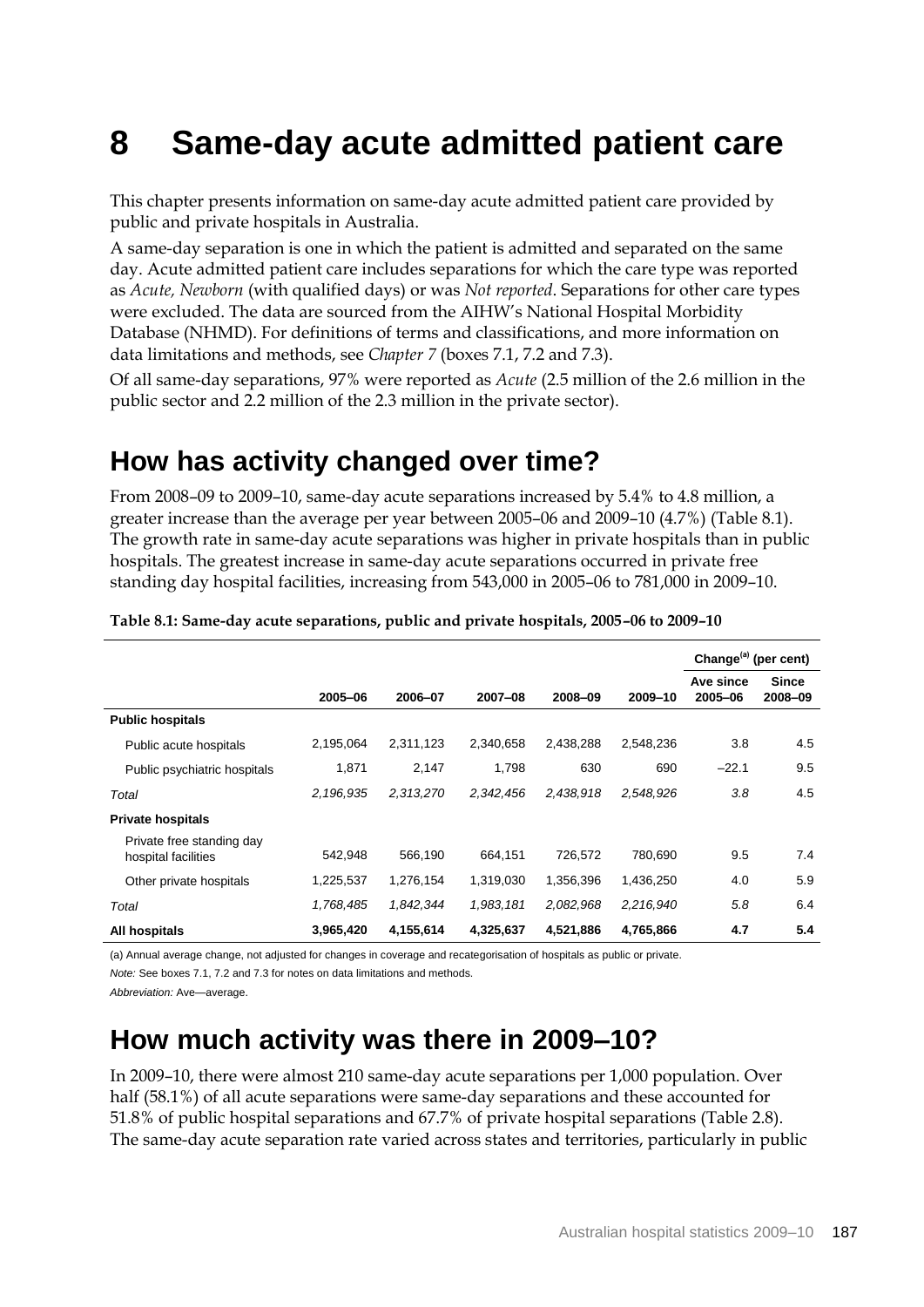hospitals, ranging from 91 per 1,000 population in New South Wales to 308 per 1,000 in the Northern Territory (Table 8.2).

|                                         | <b>NSW</b> | Vic       | Qld       | <b>WA</b> | <b>SA</b> | Tas    | <b>ACT</b> | <b>NT</b> | Total     |
|-----------------------------------------|------------|-----------|-----------|-----------|-----------|--------|------------|-----------|-----------|
| <b>Public hospitals</b>                 |            |           |           |           |           |        |            |           |           |
| Public acute                            | 679,765    | 809.243   | 459,402   | 269,319   | 169,827   | 51,064 | 47,081     | 62,535    | 2,548,236 |
| Public psychiatric                      | 234        | 1         | 0         | 89        | 350       | 16     | $\cdot$ .  | $\cdot$ . | 690       |
| Total                                   | 679,999    | 809,244   | 459,402   | 269,408   | 170, 177  | 51,080 | 47,081     | 62,535    | 2,548,926 |
| Separation rate                         | 91.0       | 142.9     | 103.1     | 119.9     | 97.5      | 93.9   | 143.6      | 308.3     | 112.5     |
| <b>Private hospitals</b>                |            |           |           |           |           |        |            |           |           |
| Private free standing day<br>facilities | 213,168    | 188,405   | 211,370   | 102,278   | 57,055    | n.p.   | n.p.       | n.p.      | 780,690   |
| Other private hospitals                 | 379,384    | 392,959   | 338,509   | 158,376   | 105,804   | n.p.   | n.p.       | n.p.      | 1,436,250 |
| Total                                   | 592,552    | 581,364   | 549,879   | 260,654   | 162,859   | n.p.   | n.p.       | n.p.      | 2,216,940 |
| Separation rate                         | 79.0       | 102.2     | 122.3     | 115.3     | 90.4      | n.p.   | n.p.       | n.p.      | 97.0      |
| All hospitals                           | 1,272,551  | 1,390,608 | 1,009,281 | 530,062   | 333,036   | n.p.   | n.p.       | n.p.      | 4,765,866 |
| <b>Separation rate</b>                  | 170.0      | 245.1     | 225.4     | 235.2     | 187.9     | n.p.   | n.p.       | n.p.      | 209.5     |

**Table 8.2: Same-day acute separations, public and private hospitals, states and territories, 2009–10** 

*Note:* See boxes 7.1, 7.2 and 7.3 for notes on data limitations and methods.

*Abbreviations:* . .—not applicable; n.p.—not published.

### **Who used these services?**

### **Sex and age group**

Just over half (50.9%) of same-day acute separations were for females (Figure 8.1). However, there were more same-day separations for males aged 0 to 14 years and aged 55 years and above. People aged 55 years and above accounted for over half of all same-day separations.

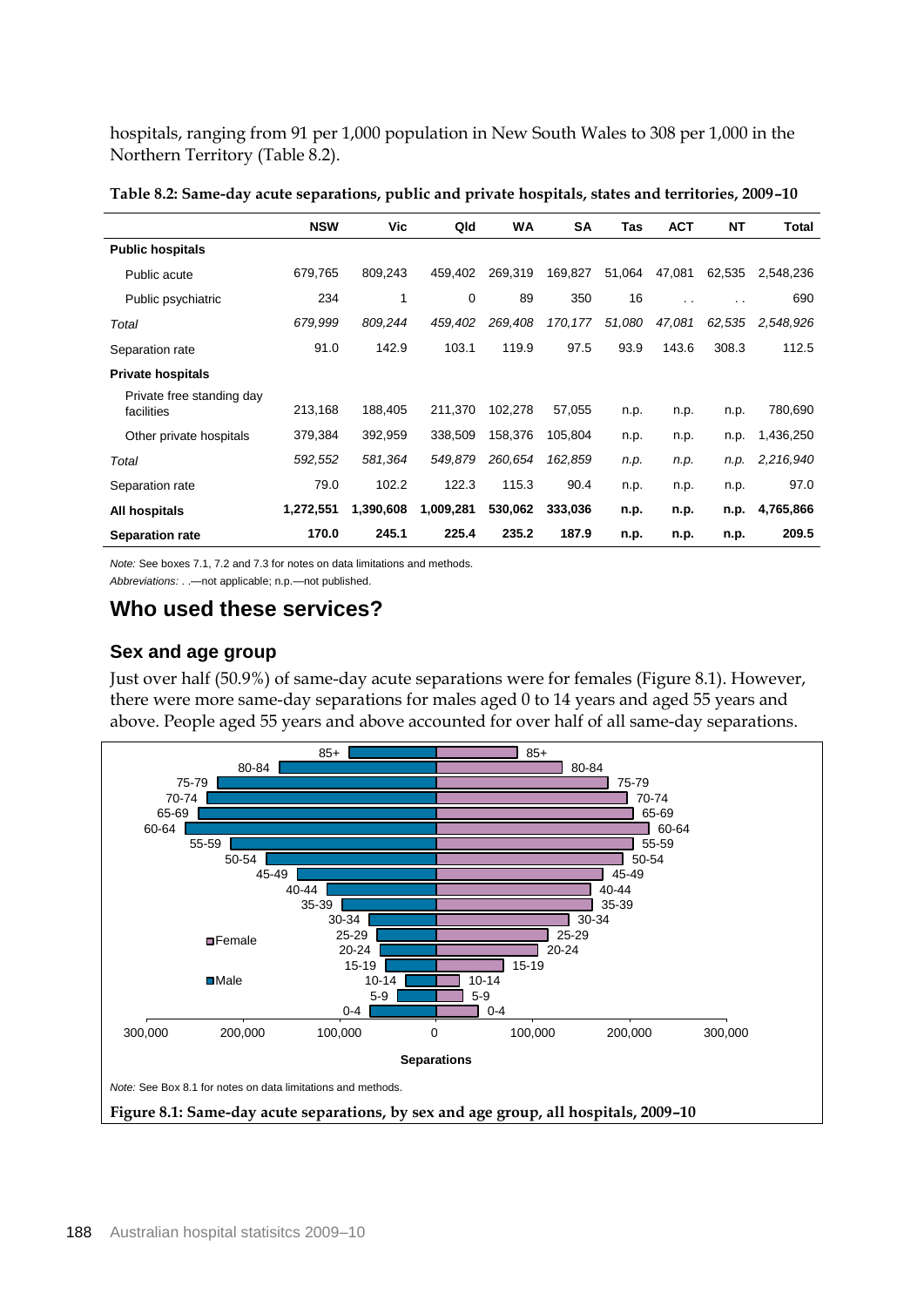### **Aboriginal and Torres Strait Islander people**

### **Quality of Indigenous status data**

The quality of the data provided for Indigenous status in 2009–10 for admitted patient care varied by jurisdiction. See *Chapter 7* and *Appendix 1* for more information on the quality of Indigenous data in the NHMD.

Separations for Aboriginal and Torres Strait Islander people are likely to be underenumerated. It should also be noted that data presented for the six jurisdictions with data of acceptable quality for analysis purposes are not necessarily representative of the jurisdictions excluded.

Nationally, 3.9% of all same-day acute separations were for Aboriginal or Torres Strait Islander people.

In 2009–10, the same-day acute separation rate for *Indigenous Australians* was almost three times the rate for *Other Australians* (Table 8.3). The Northern Territory had the highest rate of same-day acute separations for *Indigenous Australians*.

For both Indigenous and other Australians, *Care involving dialysis* accounted for a large proportion of same-day separations, particularly for *Indigenous Australians*, who were admitted for dialysis about 11 times more often than *Other Australians*. Excluding separations for dialysis, *Indigenous Australians* had a lower same-day acute separation rate than *Other Australians* in all jurisdictions except the Northern Territory.

| Table 8.3: Same-day acute separations per 1,000 population, by Indigenous status, all hospitals, |  |  |
|--------------------------------------------------------------------------------------------------|--|--|
| selected states and territories <sup>(a)</sup> , 2009–10                                         |  |  |

|                                          | <b>NSW</b> | Vic   | Qld   | WA    | SΑ    | NΤ     | Total |
|------------------------------------------|------------|-------|-------|-------|-------|--------|-------|
| Indigenous Australians                   | 292.5      | 386.0 | 514.8 | 952.4 | 700.5 | 1291.6 | 602.2 |
| Excluding Care involving dialysis        | 160.7      | 142.2 | 119.3 | 130.5 | 118.4 | 120.4  | 119.9 |
| <b>Other Australians</b>                 | 167.7      | 243.6 | 219.2 | 221.7 | 182.1 | 93.6   | 204.2 |
| Excluding Care involving dialysis        | 194.0      | 179.7 | 167.7 | 144.7 | 71.1  | 159.6  | 159.3 |
| Total                                    | 169.3      | 244.1 | 224.4 | 234.5 | 187.0 | 318.9  | 209.5 |
| <b>Excluding Care involving dialysis</b> | 129.4      | 193.8 | 179.0 | 167.0 | 144.6 | 83.0   | 161.0 |

(a) Excludes data for Tasmania and the Australian Capital Territory and private hospitals in the Northern Territory.

*Note:* See boxes 7.1, 7.2 and 7.3 for notes on data limitations and methods.

### **Remoteness area**

In 2009–10, people who lived in *Very remote* areas had just under 279 same-day acute separations per 1,000 population, compared with almost 210 per 1,000 nationally (Table 8.4). The standardised separation rate ratio (SRR) for *Very remote* areas was 1.33, indicating that the separation rate was 33% higher than the national separation rate.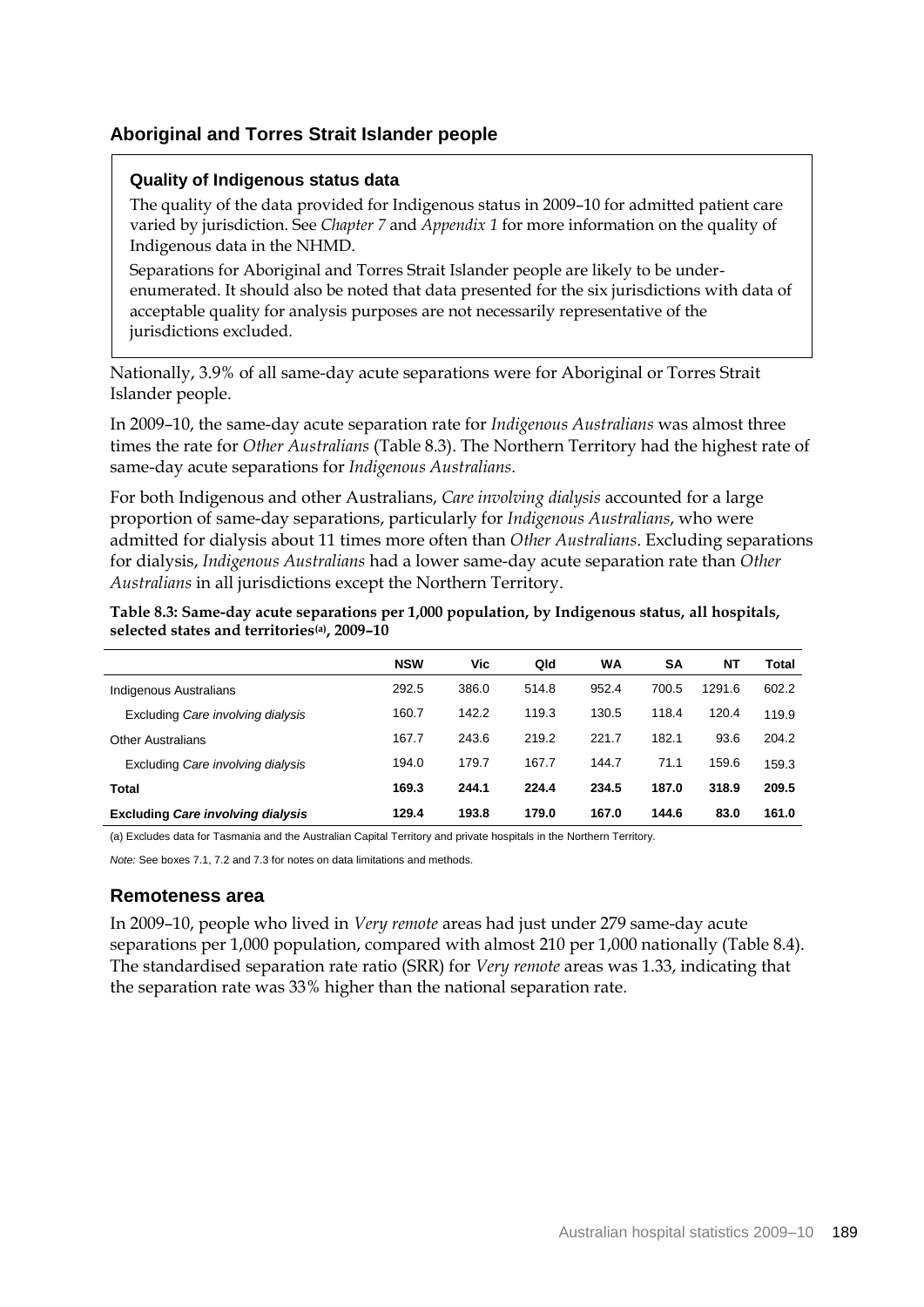|                                          | Major<br>cities | Inner<br>regional | Outer<br>regional | Remote | Verv<br>remote | Total <sup>(a)</sup> |
|------------------------------------------|-----------------|-------------------|-------------------|--------|----------------|----------------------|
| Separations                              | 3,300,573       | 924.828           | 420.009           | 70.116 | 43.628         | 4,773,852            |
| Separation rate                          | 215.7           | 194.8             | 191.9             | 216.8  | 279.4          | 209.9                |
| Standardised separation rate ratio (SRR) | 1.03            | 0.93              | 0.91              | 1.03   | 1.33           |                      |

**Table 8.4: Selected same-day acute separation statistics, by remoteness area of usual residence, all hospitals, 2009–10** 

(a) Total includes separations for which the remoteness area was not able to be categorised.

*Note:* See boxes 7.1, 7.2 and 7.3 for notes on data limitations and methods.

### **Socioeconomic status**

Socioeconomic status (SES) groups in this report are based on the Index of Relative Socio-Economic Disadvantage (from SEIFA 2006) for the area of usual residence (SLA) of the patient. See *Appendix 1* for details.

Each SES group accounted for between 19.4% and 20.5% of total same-day acute separations. The separation rates varied from 192.1 per 1,000 population for people living in areas classified as being the second lowest SES group to 215.5 per 1,000 for the middle SES group (Table 9.5).

#### **Table 8.5: Selected same-day acute separation statistics, by socioeconomic status group, all hospitals, 2009–10**

|                                          | Socioeconomic group |         |         |         |           |                      |
|------------------------------------------|---------------------|---------|---------|---------|-----------|----------------------|
|                                          | 1-Lowest            | 2       |         | 4       | 5-Highest | Total <sup>(a)</sup> |
| Separations                              | 977,936             | 909.496 | 966.876 | 923.509 | 971.749   | 4,765,866            |
| Separation rate                          | 211.6               | 192.1   | 215.5   | 212.6   | 215.2     | 209.7                |
| Standardised separation rate ratio (SRR) | 1.01                | 0.92    | 1.03    | 1.01    | 1.03      |                      |

(a) Total includes separations for which socioeconomic status group was not able to be categorised.

*Note:* See boxes 7.1, 7.2 and 7.3 for notes on data limitations and methods.

#### **How did people access these services?**

The **mode of admission** records the mechanism by which a patient begins an episode of care.

In both public and private hospitals, most same-day separations had a mode of admission of *Other* (99% overall), the term used to refer to all planned and unplanned admissions except transfers from other hospitals and statistical admissions. Public hospitals recorded higher proportions of *Admitted patient transferred from another hospital* than private hospitals  $(1.2\%$  and  $0.4\%$ , respectively) (Table 8.6).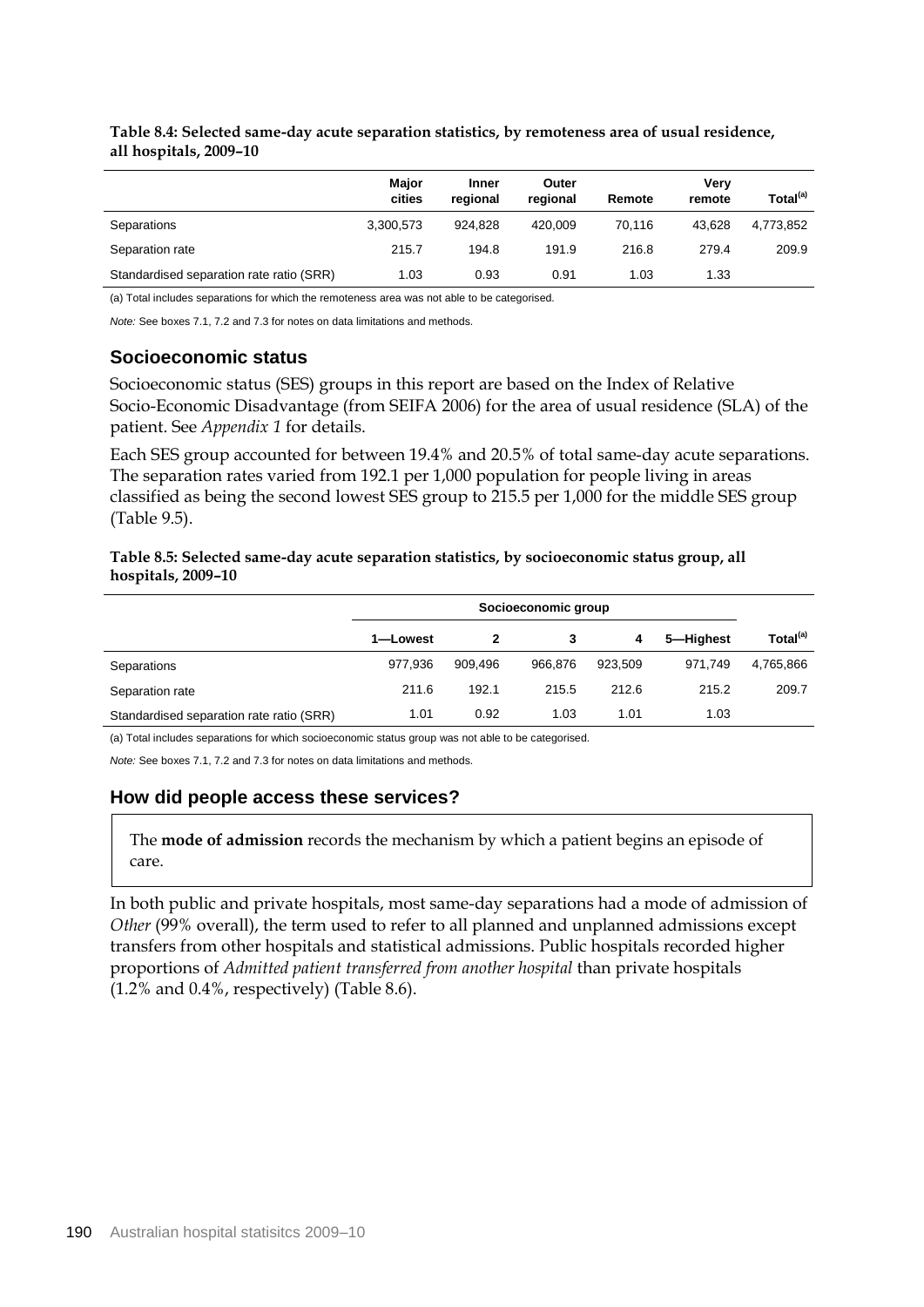| Mode of admission                                  | <b>Public</b><br>hospitals | <b>Private free</b><br>standing<br>day facilities | Other<br>private<br>hospitals | Total     |
|----------------------------------------------------|----------------------------|---------------------------------------------------|-------------------------------|-----------|
| Admitted patient transferred from another hospital | 29.477                     | 4.600                                             | 4.011                         | 38,088    |
| Statistical admission: type change                 | 2,821                      | 0                                                 | 2.718                         | 5,539     |
| Other                                              | 2,496,567                  | 776.080                                           | 1.425.820                     | 4,698,467 |
| Not reported                                       | 20.061                     | 10                                                | 3.701                         | 23,772    |
| Total                                              | 2,548,926                  | 780.690                                           | 1,436,250                     | 4,765,866 |

**Table 8.6: Same-day acute separations, by mode of admission, public and private hospitals, 2009–10**

*Note:* See boxes 7.1, 7.2 and 7.3 for notes on data limitations and methods.

### **Why did people receive the care?**

The reason that a patient receives admitted patient care can be described in terms of the principal diagnosis. The **principal diagnosis** is the diagnosis established after study to be chiefly responsible for occasioning the episode of admitted patient care.

### **Principal diagnosis**

In 2009–10, almost half (47%) of same-day acute separations in public hospitals and 30% in private hospitals had a principal diagnosis in the *Factors influencing health status and contact with health services* chapter (Table 8.7), the majority being for *Care involving dialysis* and chemotherapy (Table 8.8).

The relative distribution of separations by diagnosis chapter varied across public and private hospitals. For example, about 65% of same-day acute separations for *Factors influencing health status and contact with health services* were from the public hospitals, while about 75% of same-day acute separations for *Diseases of the eye and adnexa* were from private hospitals.

Public and private hospitals also differed substantially in the relative distributions of principal diagnoses at the 3-character level. Public hospitals accounted for the majority (82.2%) of same-day acute separations for *Care involving dialysis*, but private hospitals provided more same-day acute separations (58.0%) for *Other medical care* (which includes chemotherapy for neoplasms), *Other cataract* (69.5%) and *Other malignant neoplasms of skin* (70.2%) (Table 8.8).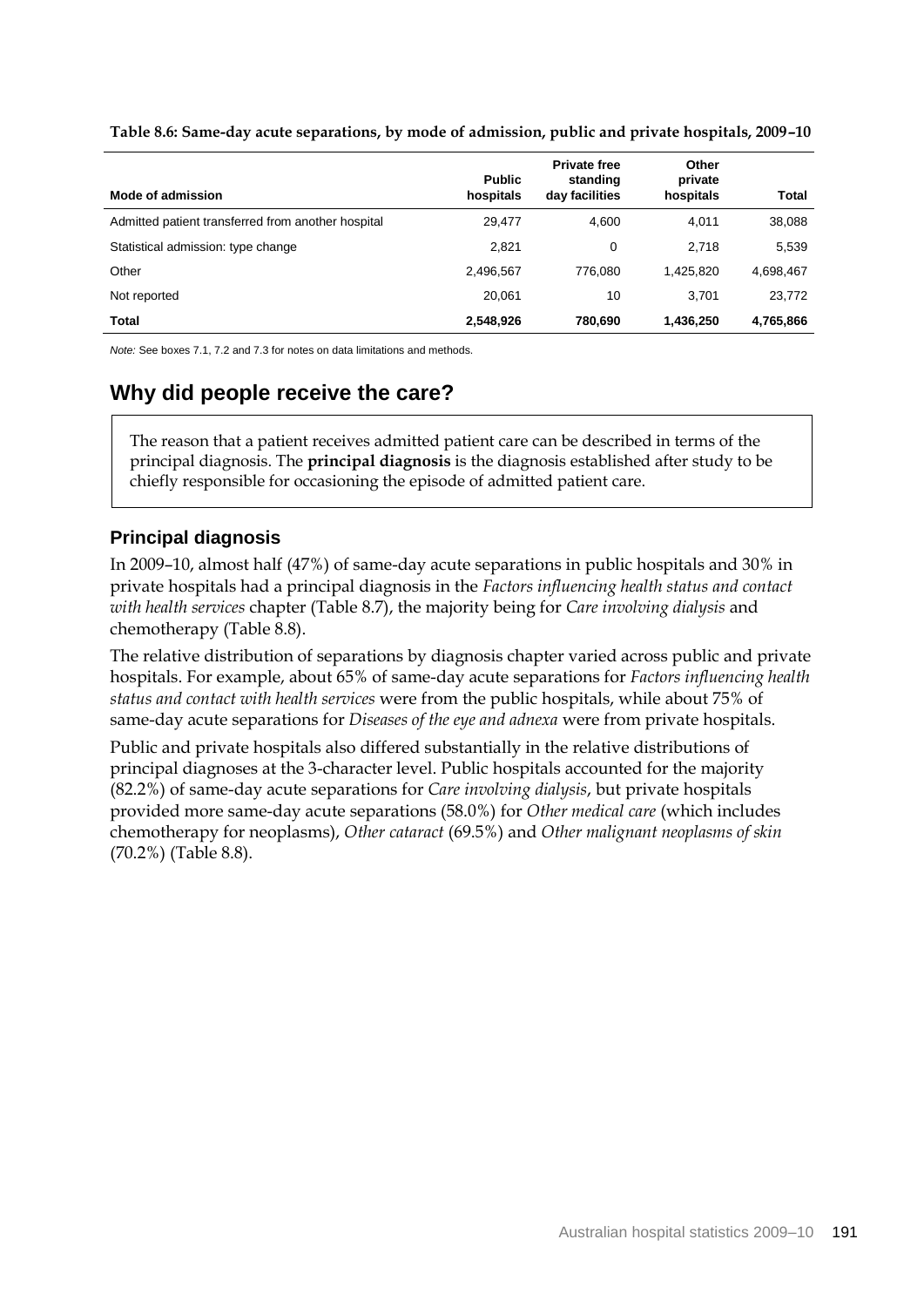| Table 8.7: Same-day acute separations, by principal diagnosis in ICD-10-AM chapters, public and |
|-------------------------------------------------------------------------------------------------|
| private hospitals, 2009-10                                                                      |

|             |                                                                                                           | <b>Public</b> | <b>Private free</b><br>standing | Other<br>private |              |
|-------------|-----------------------------------------------------------------------------------------------------------|---------------|---------------------------------|------------------|--------------|
|             | Principal diagnosis chapter                                                                               | hospitals     | day facilities                  | hospitals        | <b>Total</b> |
| A00-B99     | Certain infectious and parasitic diseases                                                                 | 30,763        | 2,102                           | 7,195            | 40,060       |
| C00-D48     | Neoplasms                                                                                                 | 126,861       | 69,134                          | 126,821          | 322,816      |
| D50-D89     | Diseases of the blood and blood-forming organs<br>and certain disorders involving the immune<br>mechanism | 46,672        | 9,089                           | 16,559           | 72,320       |
| E00-E90     | Endocrine, nutritional and metabolic diseases                                                             | 42,308        | 14,188                          | 20,446           | 76,942       |
| F00-F99     | Mental and behavioural disorders                                                                          | 43,607        | 199                             | 120,580          | 164,386      |
| G00-G99     | Diseases of the nervous system                                                                            | 54,999        | 4,294                           | 26,203           | 85,496       |
| H00-H59     | Diseases of the eye and adnexa                                                                            | 62,028        | 111,434                         | 68,956           | 242,418      |
| H60-H95     | Diseases of the ear and mastoid process                                                                   | 17,005        | 3,005                           | 17,198           | 37,208       |
| $IOO-I99$   | Diseases of the circulatory system                                                                        | 73,676        | 18,329                          | 40,345           | 132,350      |
| $JOO - J99$ | Diseases of the respiratory system                                                                        | 47,508        | 3,919                           | 13,344           | 64,771       |
| K00-K93     |                                                                                                           |               | 147,359                         | 227,123          |              |
|             | Diseases of the digestive system                                                                          | 170,262       |                                 |                  | 544,744      |
| L00-L99     | Diseases of the skin and subcutaneous tissue                                                              | 34,584        | 9,892                           | 18,823           | 63,299       |
| M00-M99     | Diseases of the musculoskeletal system and<br>connective tissue                                           | 71,704        | 15,951                          | 105,843          | 193,498      |
| N00-N99     | Diseases of the genitourinary system                                                                      | 103,222       | 15,457                          | 83,469           | 202,148      |
| O00-O99     | Pregnancy, childbirth and the puerperium                                                                  | 71,543        | 40,786                          | 15,200           | 127,529      |
| P00-P96     | Certain conditions originating in the perinatal<br>period                                                 | 2,252         | 8                               | 465              | 2,725        |
| Q00-Q99     | Congenital malformations, deformations and<br>chromosomal abnormalities                                   | 12,137        | 1,587                           | 4,816            | 18,540       |
| R00-R99     | Symptoms, signs and abnormal clinical and<br>laboratory findings, not elsewhere classified                | 178,349       | 41,153                          | 92,509           | 312,011      |
| S00-T98     | Injury, poisoning and certain other consequences<br>of external causes                                    | 151,591       | 4,965                           | 24,317           | 180,873      |
| Z00-Z99     | Factors influencing health status and contact with<br>health services                                     | 1,207,754     | 265,916                         | 404,789          | 1,878,459    |
|             | Not reported                                                                                              | 101           | 1,923                           | 1,249            | 3,273        |
| Total       |                                                                                                           | 2,548,926     | 780,690                         | 1,436,250        | 4,765,866    |

*Note:* See boxes 7.1, 7.2 and 7.3 for notes on data limitations and methods. Additional information by state and territory is available in tables S8.1 and S8.2 at the end of this chapter.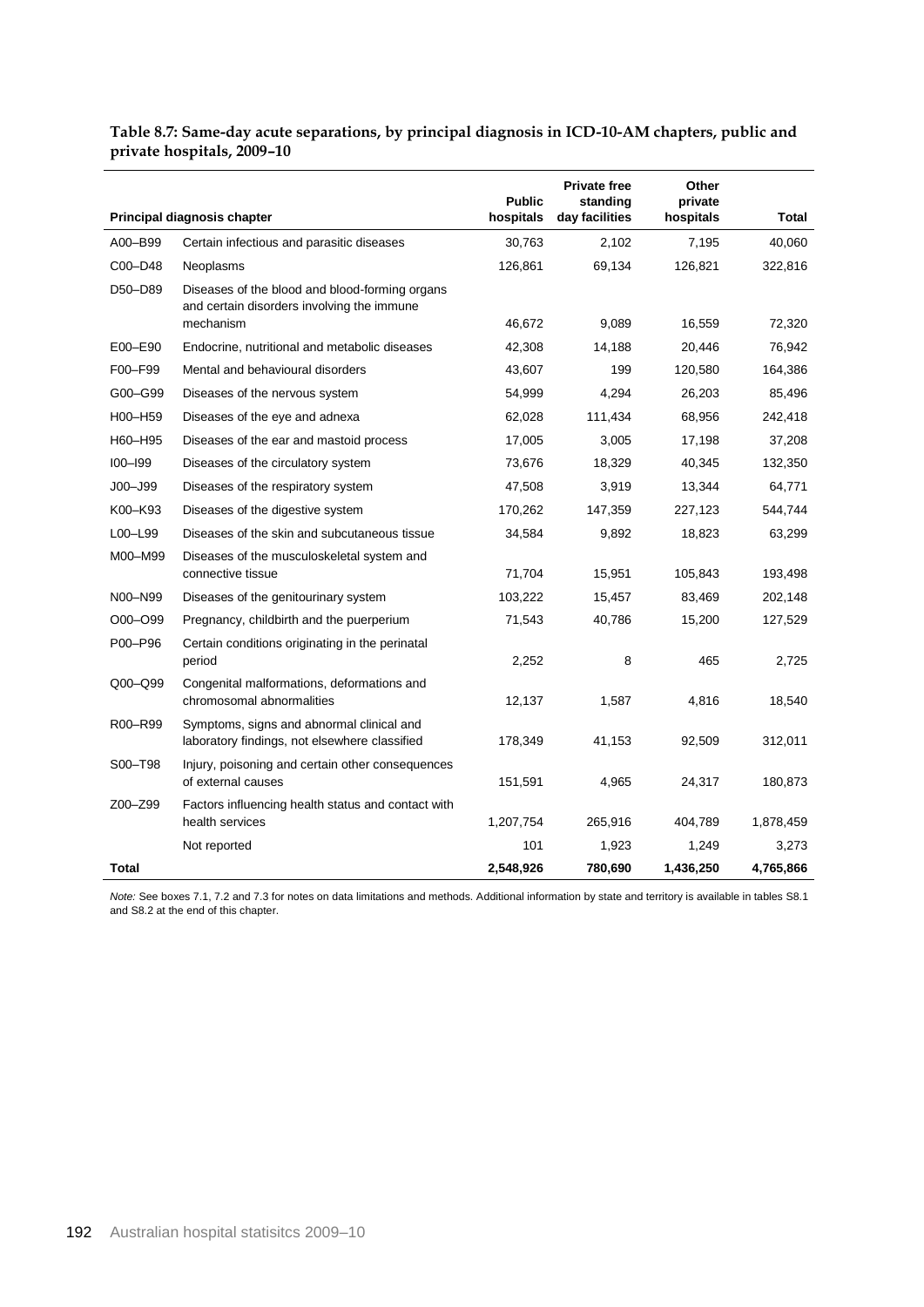|                 |                                                                                        | <b>Public</b> | <b>Private free</b><br>standing day | Other<br>private |              |
|-----------------|----------------------------------------------------------------------------------------|---------------|-------------------------------------|------------------|--------------|
|                 | <b>Principal diagnosis</b>                                                             | hospitals     | facilities                          | hospitals        | <b>Total</b> |
| Z49             | Care involving dialysis                                                                | 924,923       | 116,865                             | 83,777           | 1,125,565    |
| Z51             | Other medical care                                                                     | 143,890       | 56,272                              | 142,638          | 342,800      |
| H <sub>26</sub> | Other cataract                                                                         | 40,896        | 45,106                              | 48,076           | 134,078      |
| R <sub>10</sub> | Abdominal and pelvic pain                                                              | 38,863        | 18,659                              | 26,856           | 84,378       |
| C44             | Other malignant neoplasms of skin                                                      | 22,675        | 22,933                              | 30,474           | 76,082       |
| K01             | Embedded and impacted teeth                                                            | 8,054         | 19,783                              | 47,863           | 75,700       |
| Z45             | Adjustment and management of implanted device                                          | 23,535        | 6,545                               | 36,963           | 67,043       |
| Z31             | Procreative management                                                                 | 5,039         | 30,971                              | 23,649           | 59,659       |
| K21             | Gastro-oesophageal reflux disease                                                      | 14,491        | 19,104                              | 23,838           | 57,433       |
| Z09             | Follow-up examination after treatment for conditions<br>other than malignant neoplasms | 15,951        | 12,927                              | 25,581           | 54,459       |
| <b>R07</b>      | Pain in throat and chest                                                               | 43,631        | 1,313                               | 6,811            | 51,755       |
| D <sub>12</sub> | Benign neoplasm of colon, rectum, anus and anal canal                                  | 10,741        | 16,194                              | 24,163           | 51,098       |
| O04             | Medical abortion                                                                       | 10,301        | 39,581                              | 1,109            | 50,991       |
| Z12             | Special screening examination for neoplasms                                            | 9,886         | 15,634                              | 24,728           | 50,248       |
| K92             | Other diseases of digestive system                                                     | 19,389        | 7,589                               | 20,985           | 47,963       |
| M23             | Internal derangement of knee                                                           | 9,933         | 3,206                               | 34,101           | 47,240       |
| Z08             | Follow-up examination after treatment for malignant<br>neoplasms                       | 19,361        | 5,041                               | 22,298           | 46,700       |
| R <sub>19</sub> | Other symptoms and signs involving the digestive<br>system and abdomen                 | 12,506        | 8,579                               | 20,673           | 41,758       |
| F32             | Depressive episode                                                                     | 10,391        | $\mathbf 0$                         | 26,849           | 37,240       |
| 184             | Haemorrhoids                                                                           | 9,667         | 13,146                              | 14,332           | 37,145       |
|                 | Other                                                                                  | 1,154,803     | 321,242                             | 750,486          | 2,226,531    |
| Total           |                                                                                        | 2,548,926     | 780,690                             | 1,436,250        | 4,765,866    |

**Table 8.8: Separations for the top 20 principal diagnoses in 3-character ICD-10-AM groupings with the highest number of same-day acute separations, public and private hospitals, 2009–10** 

*Note:* See boxes 7.1, 7.2 and 7.3 for notes on data limitations and methods. Additional information by state and territory is available in tables S8.3 and S8.4 at the end of this chapter.

### **How urgent was the care?**

Admissions to hospital can be categorised as *Emergency* (required within 24 hours) or *Elective* (required at some stage beyond 24 hours). Emergency/elective status is not assigned for some admissions (for example, obstetric care and planned care, such as dialysis). This section classifies separations as *Emergency* or *Non-emergency* (includes elective and other planned care).

Table 8.9 includes information on urgency of admission and whether the separations were considered to be *Childbirth*, *Specialist mental health*, *Surgical*, *Medical* and *Other*. See the section *What care was provided?* for more information on these types of care.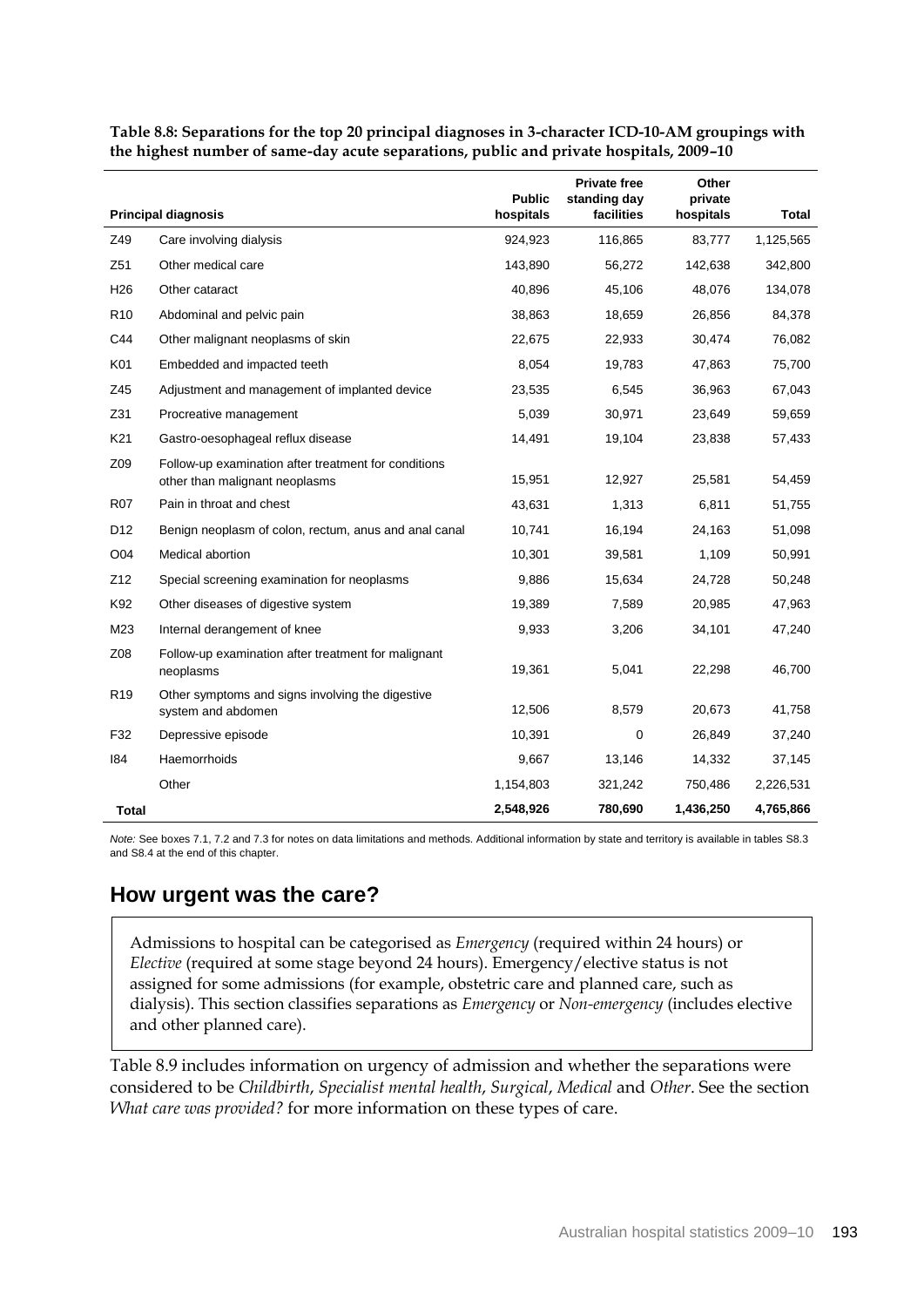In 2009–10, about 20% of same day acute separations were *Emergency* admissions, with 97% of these occurring in public hospitals. Nearly 87% of same-day acute separations were *Non-emergency* admissions, and these occurred equally in public and private hospitals (Table 8.9).

|                          | Public hospitals <sup>(a)</sup> |                      | <b>Private hospitals</b> |                      | <b>Total</b>       |                      |  |
|--------------------------|---------------------------------|----------------------|--------------------------|----------------------|--------------------|----------------------|--|
|                          | <b>Separations</b>              | Per cent<br>(column) | <b>Separations</b>       | Per cent<br>(column) | <b>Separations</b> | Per cent<br>(column) |  |
| Childbirth               | 6,936                           | 0.3                  | 151                      | 0.0                  | 7,087              | 0.1                  |  |
| Specialist mental health | 11,103                          | 0.4                  | 108,585                  | 4.9                  | 119,688            | 2.5                  |  |
| Emergency                |                                 |                      |                          |                      |                    |                      |  |
| Surgical                 | 19,875                          | 0.8                  | 2,749                    | 0.1                  | 22,624             | 0.5                  |  |
| Medical                  | 473,982                         | 18.6                 | 8,431                    | 0.4                  | 482,413            | 10.1                 |  |
| Other                    | 4,410                           | 0.2                  | 1,853                    | 0.1                  | 6,263              | 0.1                  |  |
| Total emergency          | 498,267                         | 19.5                 | 13,033                   | 0.5                  | 511,300            | 20.1                 |  |
| Non-emergency            |                                 |                      |                          |                      |                    |                      |  |
| Surgical                 | 345,591                         | 13.6                 | 740,811                  | 33.4                 | 1,086,402          | 22.8                 |  |
| Medical                  | 1,451,086                       | 56.9                 | 726,788                  | 32.8                 | 2,177,874          | 45.7                 |  |
| Other                    | 235,943                         | 9.3                  | 627,572                  | 28.3                 | 863,515            | 18.1                 |  |
| Total Non-emergency      | 2,032,620                       | 79.7                 | 2,095,171                | 94.5                 | 4,127,791          | 86.6                 |  |
| Total                    | 2,548,926                       | 100.0                | 2,216,940                | 100.0                | 4,765,866          | 100.0                |  |

**Table 8.9: Same-day acute separations, by urgency of admission and broad category of service(a) , public and private hospitals, 2009–10**

(a) The type of care is assigned according to broad categories of service, see the section *What care was provided?*

(b) For 2009–10, Tasmania was unable to fully indentify specialised psychiatric care days in public acute hospitals due to the implementation of a new information system. Tasmanian public acute hospitals accounted for about 2,100 separations with specialised mental health care in 2008–09.

*Note:* See boxes 7.1, 7.2 and 7.3 for notes on data limitations and methods. Additional information by state and territory is available in Table S8.5 at the end of this chapter.

### **What care was provided?**

This section presents information on same-day acute separations describing care by:

- the broad category of service—*Childbirth*, *Specialist mental health*, *Medical* (not involving a procedure), *Surgical* (involving an operating room procedure) or *Other* (involving a non-operating room procedure, such as endoscopy). See *Chapter 7* for more information.
- Major Diagnostic Categories and Australian Refined Diagnosis Related Groups (AR-DRGs)—based on the AR-DRG classification of acute care separations
- the type of surgical or other procedure undertaken.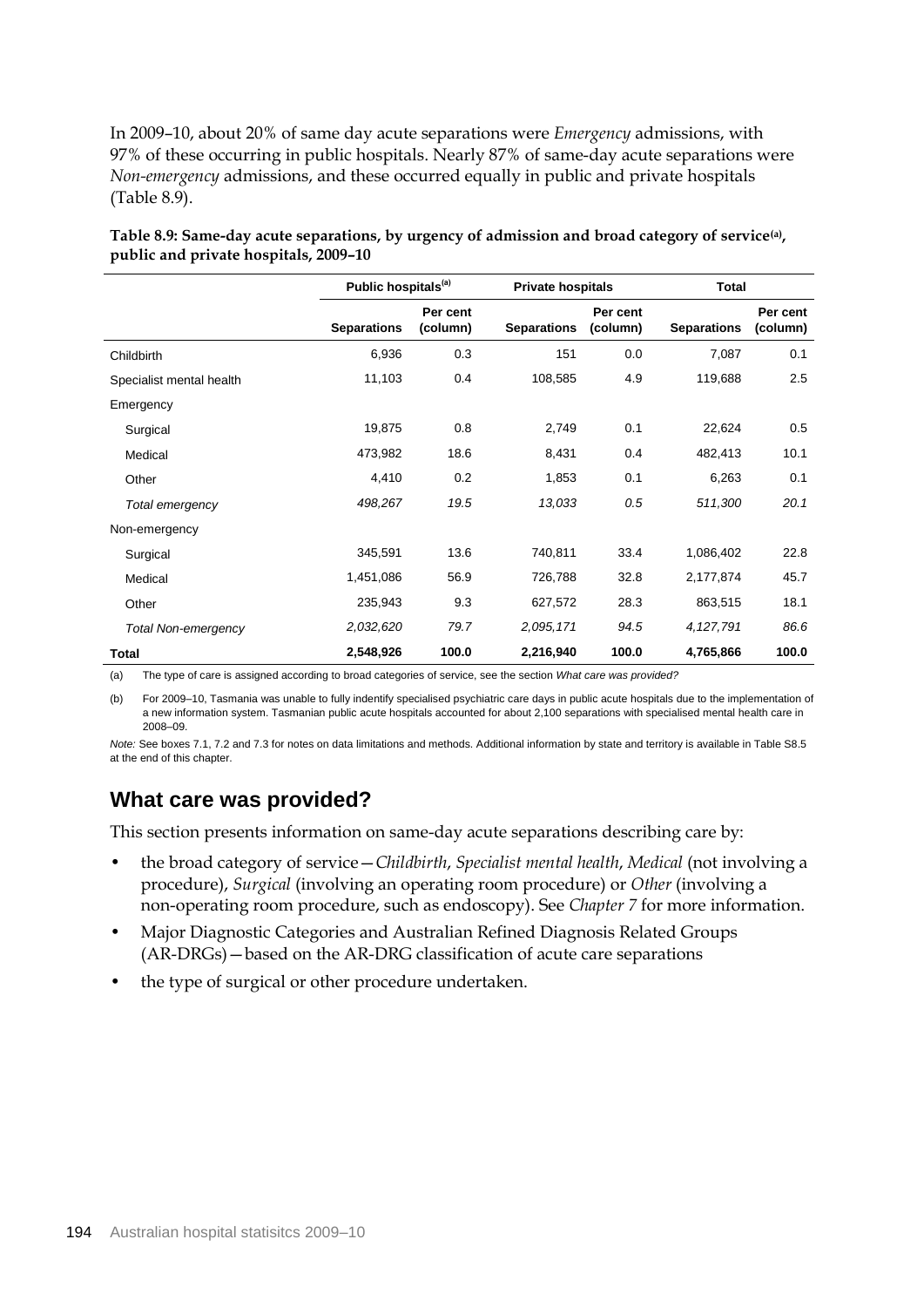### **Broad categories of service**

In 2009–10, about 56% of same-day acute separations were reported as *Medical,* 23% were *Surgical* and 18% were *Other* care (excluding *Childbirth* and *Specialist mental health*, Table 8.9)*.*  The majority of *Medical* care occurred in public hospitals (72%) and the majority of *Surgical*  care occurred in private hospitals (67%). *Specialist mental health* admissions accounted for about 2.5% of same-day acute separations. For 2009–10, Tasmania was unable to fully indentify specialised psychiatric care days in public acute hospitals which accounted for about 200 sameday acute separations with specialised mental health care in 2008–09.

### **Major Diagnostic Categories**

The AR-DRG classification contains 23 Major Diagnostic Categories (MDCs).

Table 8.10 presents same-day acute separations by MDCs for public and private hospitals. *Diseases and disorders of the kidney and urinary tract* accounted for one in four same-day acute separations for the combined public and private sectors, with 80% of this activity occurring in public hospitals. Over 74% of same-day separations for *Mental diseases and disorders* and almost 72% of separations for *Diseases and disorders of the eye* were from private hospitals.

### **Most common AR-DRGs**

In 2009–10, the 20 most common AR-DRGs accounted for two-thirds of same-day acute separations. Almost one quarter of same-day separations were for *Admit for renal dialysis*, with *Chemotherapy* being the next most common (Table 8.11).

There was variation in the types of same-day admitted care by hospital sector. Public hospitals provided the majority of same-day separations for *Admit for renal dialysis*, *Antenatal and other obstetric admission—sameday* and *Chest pain*. Private hospitals provided over 80% of separations for *Mental health treatment—sameday, without electroconvulsive treatment* and *Dental extractions and restorations*.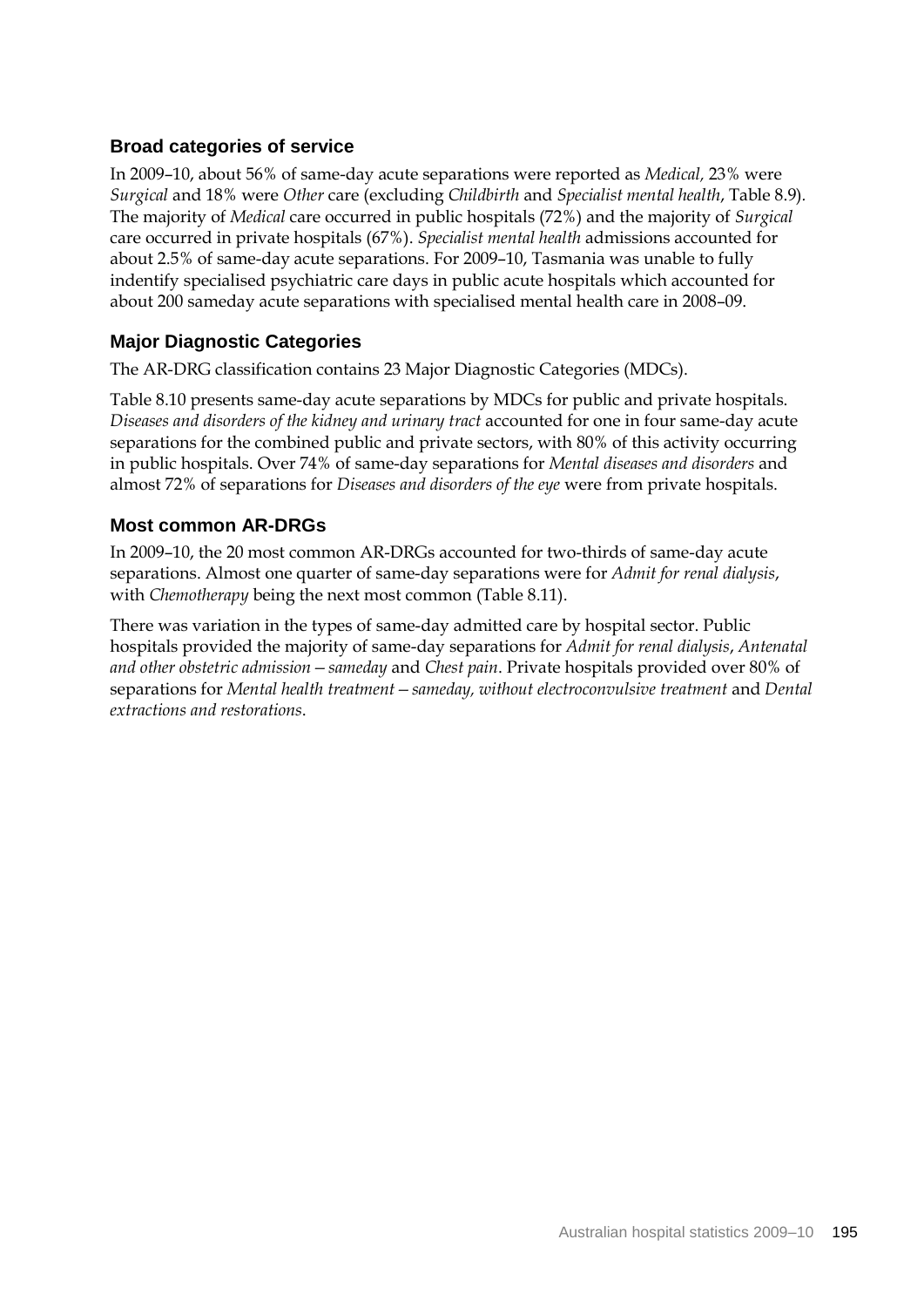| Table 8.10: Same-day acute separations, by Major Diagnostic Category, AR-DRG version 5.2, public |  |
|--------------------------------------------------------------------------------------------------|--|
| and private hospitals, 2009–10                                                                   |  |

|       |                                                                                              | <b>Public</b> | <b>Private free</b><br>standing | Other<br>private |              |
|-------|----------------------------------------------------------------------------------------------|---------------|---------------------------------|------------------|--------------|
|       | <b>Major Diagnostic Category</b>                                                             | hospitals     | day facilities                  | hospitals        | <b>Total</b> |
| PR.   | Pre-MDC (tracheostomies, transplants, ECMO)                                                  | 259           | 12                              | 11               | 282          |
| 01    | Diseases and disorders of the nervous system                                                 | 92,490        | 6,150                           | 29,007           | 127,647      |
| 02    | Diseases and disorders of the eye                                                            | 81,050        | 124,590                         | 81,434           | 287,074      |
| 03    | Diseases and disorders of the ear, nose, mouth and throat                                    | 87,437        | 43,014                          | 112,636          | 243,087      |
| 04    | Diseases and disorders of the respiratory system                                             | 44,565        | 1.094                           | 6,668            | 52,327       |
| 05    | Diseases and disorders of the circulatory system                                             | 119,588       | 6,874                           | 36,031           | 162,493      |
| 06    | Diseases and disorders of the digestive system                                               | 238,158       | 182,309                         | 256,193          | 676,660      |
| 07    | Diseases and disorders of the hepatobiliary system and<br>pancreas                           | 18,501        | 864                             | 4,066            | 23,431       |
| 08    | Diseases and disorders of the musculoskeletal system and<br>connective tissue                | 133,407       | 17,846                          | 126,741          | 277,994      |
| 09    | Diseases and disorders of the skin, subcutaneous tissue and<br>breast                        | 89,717        | 50,750                          | 76,802           | 217,269      |
| 10    | Endocrine, nutritional and metabolic diseases and disorders                                  | 21,358        | 4,294                           | 11,155           | 36,807       |
| 11    | Diseases and disorders of the kidney and urinary tract                                       | 1,003,120     | 122,094                         | 131,239          | 1,256,453    |
| 12    | Diseases and disorders of the male reproductive system                                       | 25,532        | 7,956                           | 35,954           | 69,442       |
| 13    | Diseases and disorders of the female reproductive system                                     | 70,493        | 42,906                          | 81,914           | 195,313      |
| 14    | Pregnancy, childbirth and puerperium                                                         | 79,894        | 40,786                          | 16,546           | 137,226      |
| 15    | Newborns and other neonates                                                                  | 4,972         | 715                             | 1,085            | 6,772        |
| 16    | Diseases and disorders of the blood and blood-forming organs,<br>and immunological disorders | 54,695        | 10,495                          | 18,656           | 83,846       |
| 17    | Neoplastic disorders (haematological and solid neoplasms)                                    | 172,121       | 62,179                          | 154,145          | 388,445      |
| 18    | Infectious and parasitic diseases                                                            | 11,377        | 564                             | 1,572            | 13,513       |
| 19    | Mental diseases and disorders                                                                | 34,404        | 186                             | 98,702           | 133,292      |
| 20    | Alcohol/drug use and alcohol/drug induced organic mental<br>disorders                        | 9,229         | 1                               | 21,774           | 31,004       |
| 21    | Injuries, poisoning and toxic effects of drugs                                               | 56,571        | 1,981                           | 6,197            | 64,749       |
| 22    | <b>Burns</b>                                                                                 | 3,030         | 56                              | 88               | 3,174        |
| 23    | Factors influencing health status and other contacts with health                             |               |                                 |                  |              |
|       | services                                                                                     | 95,676        | 50,434                          | 125,368          | 271,478      |
| ED    | Error DRGs                                                                                   | 1,282         | 2,540                           | 2,266            | 6,088        |
|       | Surgical                                                                                     | 365,671       | 288,140                         | 455,464          | 1,109,275    |
|       | <b>Medical</b>                                                                               | 1,938,095     | 258,139                         | 580,237          | 2,776,471    |
|       | Other                                                                                        | 245,160       | 234,411                         | 400,549          | 880,120      |
| Total |                                                                                              | 2,548,926     | 780,690                         | 1,436,250        | 4,765,866    |

*Note:* See boxes 7.1, 7.2 and 7.3 for notes on data limitations and methods. Additional information by state and territory is available in tables S8.6 and S8.7 at the end of this chapter.

*Abbreviations:* AR-DRG—Australian Refined Diagnosis Related Group; ECMO—Extracorporeal Membrane Oxygenation.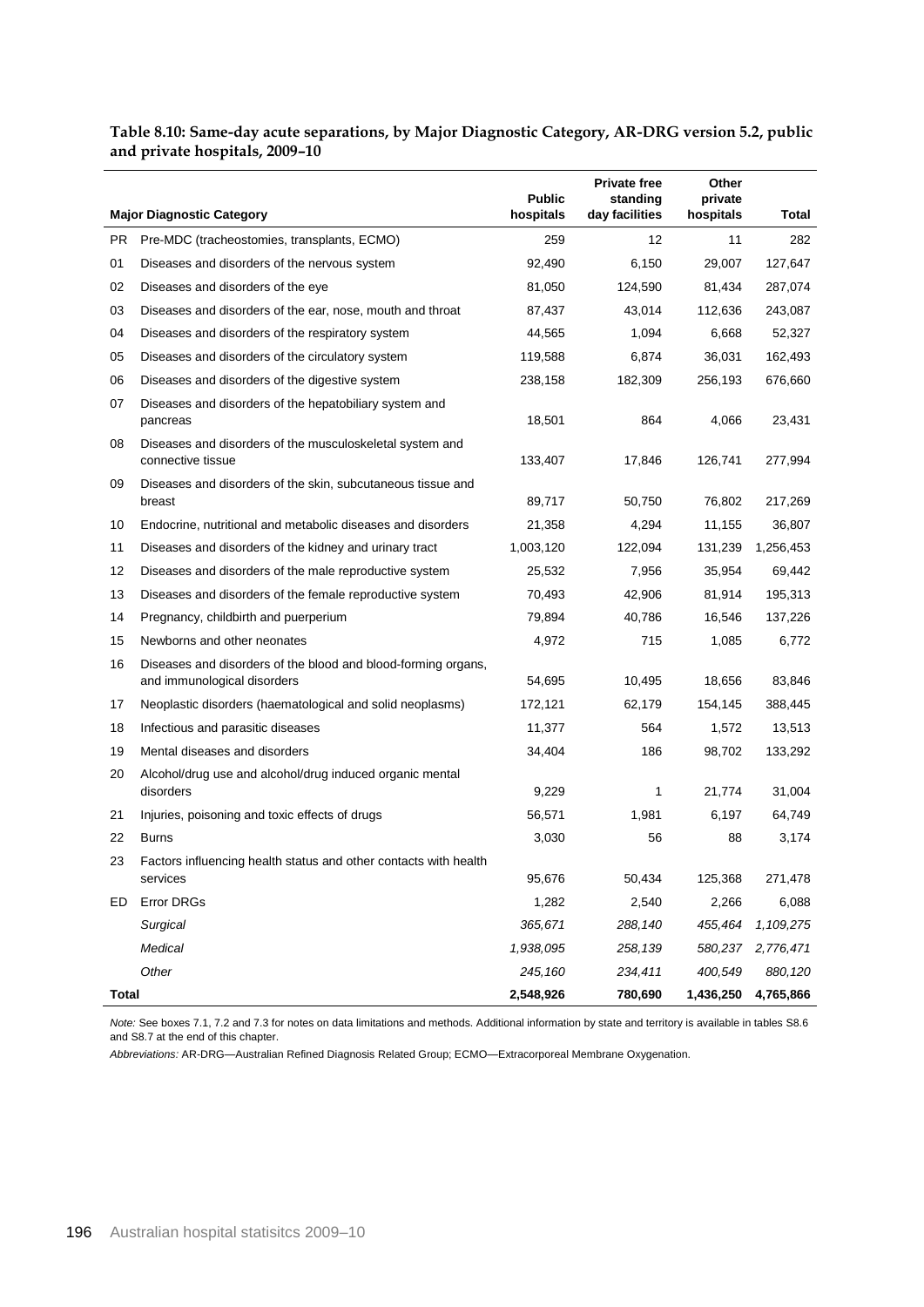|                  |                                                                | <b>Public</b> | <b>Private free</b><br>standing | Other<br>private |           |
|------------------|----------------------------------------------------------------|---------------|---------------------------------|------------------|-----------|
| <b>AR-DRG</b>    |                                                                | hospitals     | day facilities                  | hospitals        | Total     |
| L61Z             | Admit for renal dialysis                                       | 919,074       | 116,177                         | 83,608           | 1,118,859 |
| <b>R63Z</b>      | Chemotherapy                                                   | 138,477       | 54,917                          | 141,959          | 335,353   |
| G44C             | Other colonoscopy, same-day                                    | 58,235        | 77,201                          | 101,910          | 237,346   |
| C16B             | Lens procedures, same-day                                      | 57,080        | 75,264                          | 61,166           | 193,510   |
| Z64B             | Other factors influencing health status, same-day              | 42,620        | 27,783                          | 65,029           | 135,432   |
| G45B             | Other gastroscopy for non-major digestive disease,<br>same-day | 35,495        | 48,064                          | 50,516           | 134,075   |
| G46C             | Complex gastroscopy, same-day                                  | 27,988        | 45,138                          | 60,228           | 133,354   |
| D40Z             | Dental extractions and restorations                            | 23,003        | 29,781                          | 69,040           | 121,824   |
| <b>U60Z</b>      | Mental health treatment, same-day, W/O ECT                     | 21,577        | 186                             | 92,871           | 114,634   |
| Z40Z             | Follow up W endoscopy                                          | 30,874        | 20,262                          | 47,159           | 98,295    |
| J11Z             | Other skin, subcutaneous tissue and breast procedures          | 33,772        | 21,888                          | 32,340           | 88,000    |
| O <sub>05Z</sub> | Abortion W OR procedure                                        | 22,734        | 39,960                          | 9,600            | 72,294    |
| 118Z             | Other knee procedures                                          | 14,571        | 4,643                           | 50,946           | 70,160    |
| <b>N07Z</b>      | Other uterine and adnexa procedures for non-malignancy         | 14,480        | 18,461                          | 33,005           | 65,946    |
| L41Z             | Cystourethroscopy, same-day                                    | 23,469        | 3,528                           | 25,389           | 52,386    |
| Q61C             | Red blood cell disorders W/O catastrophic or severe CC         | 32,205        | 6,502                           | 11,956           | 50,663    |
| <b>F74Z</b>      | Chest pain                                                     | 40,191        | 836                             | 3,084            | 44,111    |
| O66B             | Antenatal and other obstetric admission, same-day              | 38,209        | 31                              | 4,084            | 42,324    |
| <b>R61C</b>      | Lymphoma and non-acute leukaemia, same-day                     | 23,723        | 5,762                           | 9,829            | 39,314    |
| <b>168C</b>      | Non-surgical spinal disorders, same-day                        | 17,576        | 4,952                           | 16,406           | 38,934    |
|                  | Other                                                          | 933,573       | 179,354                         | 466,125          | 1,579,052 |
| Total            |                                                                | 2,548,926     | 780,690                         | 1,436,250        | 4,765,866 |

**Table 8.11: Separations for the top 20 AR-DRGs version 5.2 with the highest number of same-day acute separations, public and private hospitals, 2009–10**

*Note:* See boxes 7.1, 7.2 and 7.3 for notes on data limitations and methods. Additional information by state and territory is available in tables S8.8 and S8.9 at the end of this chapter.

*Abbreviations:* CC— complications and comorbidities; ECT—electroconvulsive therapy; OR—operating room; W—with; W/O—without.

### **Procedures**

A **procedure** is defined as a clinical intervention that is surgical in nature, carries a procedural risk, carries an anaesthetic risk, requires specialised training and/or requires special facilities or equipment available only in an acute care setting (HDSC 2008).

Procedures therefore encompass surgical procedures and non-surgical investigative and therapeutic procedures such as X-rays and chemotherapy. Client support interventions that are neither investigative nor therapeutic (such as anaesthesia) are also included.

In 2009–10, 7.3 million procedures were reported for same-day acute separations, with nearly 4.2 million in the private sector. Public hospitals accounted for less than half (43%) of the same-day acute separations for which a procedure was reported (Table 8.12). In public hospitals, 83% of same-day acute separations involved a procedure, compared to 96% of separations in private hospitals. See Box 7.1 and *Appendix 1* for information on the classification of procedures.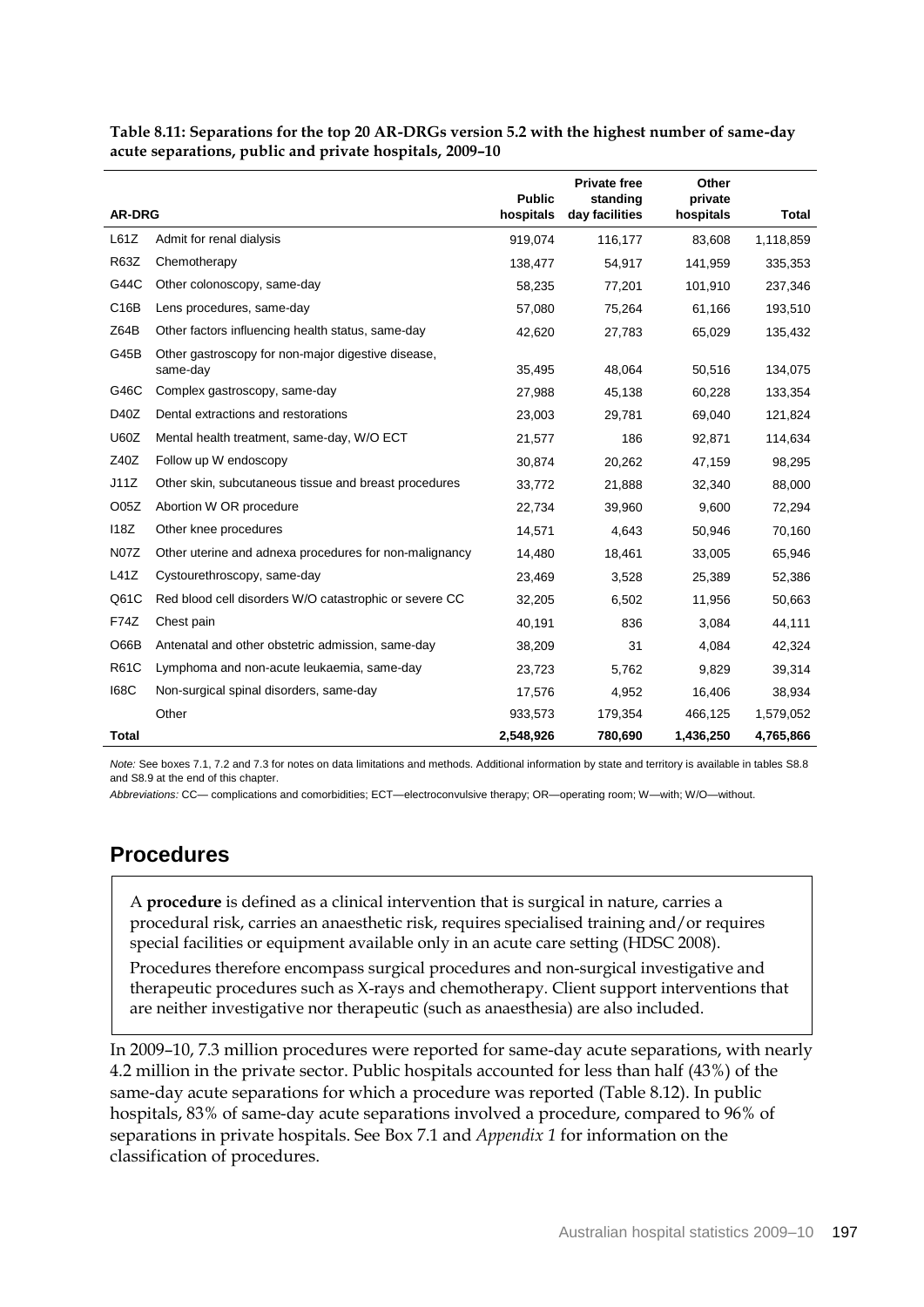|                           |                                                  | <b>Public</b> | <b>Private free</b><br>standing | Other<br>private |              |
|---------------------------|--------------------------------------------------|---------------|---------------------------------|------------------|--------------|
| <b>Procedure chapters</b> |                                                  | hospitals     | day facilities                  | hospitals        | <b>Total</b> |
| $1 - 86$                  | Procedures on nervous system                     | 27,510        | 9,998                           | 36,734           | 74,242       |
| 110-129                   | Procedures on endocrine system                   | 280           | 6                               | 141              | 427          |
| 160-256                   | Procedures on eye and adnexa                     | 73,146        | 118,271                         | 76,014           | 267,431      |
| 300-333                   | Procedures on ear and mastoid process            | 16,051        | 3,293                           | 18,488           | 37,832       |
| 370-422                   | Procedures on nose, mouth and pharynx            | 19,079        | 8,307                           | 21,464           | 48,850       |
| 450-490                   | Dental services                                  | 24,948        | 32,250                          | 74,433           | 131,631      |
| 520-570                   | Procedures on respiratory system                 | 17,567        | 326                             | 6,871            | 24,764       |
| 600-777                   | Procedures on cardiovascular system              | 46,931        | 8,019                           | 33,576           | 88,526       |
| 800-817                   | Procedures on blood and blood-forming organs     | 12,442        | 1,990                           | 4,453            | 18,885       |
| 850-1011                  | Procedures on digestive system                   | 221,798       | 229,261                         | 345,694          | 796,753      |
| 1040-1129                 | Procedures on urinary system                     | 986,430       | 124,087                         | 151,640          | 1,262,157    |
| 1160-1203                 | Procedures on male genital organs                | 22,168        | 8,250                           | 36,087           | 66,505       |
| 1240-1299                 | Gynaecological procedures                        | 86,378        | 83,320                          | 88,845           | 258,543      |
| 1330-1347                 | Obstetric procedures                             | 7,623         | 40                              | 1,605            | 9,268        |
| 1360-1579                 | Procedures on musculoskeletal system             | 75,640        | 15,029                          | 114,032          | 204,701      |
| 1600-1718                 | Dermatological and plastic procedures            | 88,457        | 55,129                          | 83,727           | 227,313      |
| 1740-1759                 | Procedures on breast                             | 8,469         | 5,175                           | 9,820            | 23,464       |
| 1786-1799                 | Radiation oncology procedures                    | 1,648         | 60                              | 639              | 2,347        |
|                           | Non-invasive, cognitive and other interventions, |               |                                 |                  |              |
| 1820-1922                 | n.e.c.                                           | 974,660       | 515,907                         | 1,189,481        | 2,680,048    |
| 1940-2016                 | Imaging services                                 | 87,242        | 3,716                           | 42,159           | 133,117      |
|                           | Procedures reported <sup>(a)</sup>               | 3,116,420     | 1,429,024                       | 2,757,099        | 7,302,543    |
|                           | Separations with no procedure reported           | 436,947       | 3,970                           | 78,267           | 519,184      |
| Total <sup>(a)</sup>      |                                                  | 2,548,926     | 780,690                         | 1,436,250        | 4,765,866    |

#### **Table 8.12: Same-day acute separations, by procedure in ACHI chapters, public and private hospitals, 2009–10**

(a) A separation is counted once for the group if it has at least one procedure reported within the group. As more than one procedure can be reported for each separation, the data are not additive and therefore the totals in the tables may not equal the sum of counts in the rows.

*Note:* See boxes 7.1, 7.2 and 7.3 for notes on data limitations and methods. Additional information by state and territory is available in tables S8.10 and S8.11 at the end of this chapter.

*Abbreviation:* n.e.c—not elsewhere classified.

In 2009–10, *Cerebral anaesthesia* (general anaesthesia) was the most common procedure overall, reflecting that it is a companion procedure for many other procedures (Table 8.13). Apart from *Cerebral anaesthesia, Haemodialysis, Administration of pharmacotherapy* (including chemotherapy) and *Fibreoptic colonoscopy* were the most frequently reported procedure groups.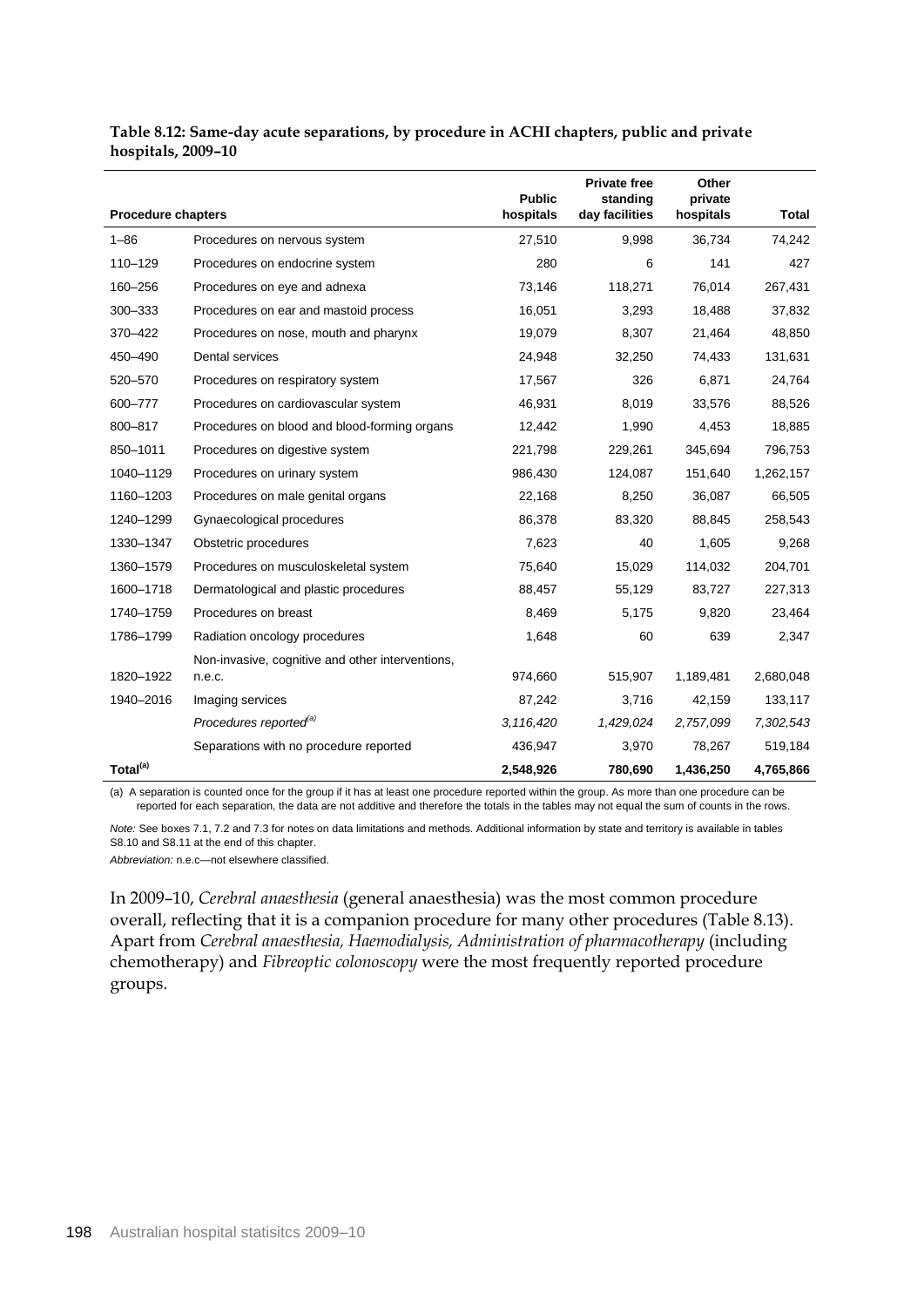|      |                                                    |                            | <b>Private free</b>        | Other                |              |
|------|----------------------------------------------------|----------------------------|----------------------------|----------------------|--------------|
|      | <b>Procedure block</b>                             | <b>Public</b><br>hospitals | standing day<br>facilities | private<br>hospitals | <b>Total</b> |
| 1910 | Cerebral anaesthesia                               | 610,115                    | 422,486                    | 892,057              | 1,924,658    |
| 1060 | Haemodialysis                                      | 920,957                    | 116,233                    | 83,684               | 1,120,874    |
| 1920 | Administration of pharmacotherapy                  | 205,396                    | 63,143                     | 170,093              | 438,632      |
| 905  | Fibreoptic colonoscopy                             | 67,418                     | 88,341                     | 121,004              | 276,763      |
| 1008 | Panendoscopy with excision                         | 67,341                     | 85,123                     | 121,575              | 274,039      |
| 911  | Fibreoptic colonoscopy with excision               | 60,022                     | 78,439                     | 124,802              | 263,263      |
|      | Extracapsular crystalline lens extraction by       |                            |                            |                      |              |
| 197  | phacoemulsification                                | 55,840                     | 73,382                     | 58,795               | 188,017      |
| 1909 | Conduction anaesthesia                             | 58,690                     | 53,653                     | 57,302               | 169,645      |
| 1265 | Curettage of uterus                                | 53,925                     | 43,585                     | 44,209               | 141,719      |
| 1620 | Excision of lesion of skin and subcutaneous tissue | 46,738                     | 35,797                     | 56,933               | 139,468      |
| 1893 | Transfusion of blood and gamma globulin            | 73,232                     | 15,088                     | 23,499               | 111,819      |
| 458  | Surgical removal of tooth                          | 12,481                     | 26,008                     | 62,214               | 100,703      |
| 1089 | Examination procedures on bladder                  | 32.853                     | 5,574                      | 39,450               | 77,877       |
| 1005 | Panendoscopy                                       | 20,788                     | 28,966                     | 24,027               | 73,781       |
| 1916 | Generalised allied health interventions            | 33,065                     | 431                        | 30,204               | 63,700       |
| 1297 | Procedures for reproductive medicine               | 4,908                      | 34,651                     | 23,361               | 62,920       |
| 1259 | Examination procedures on uterus                   | 25,060                     | 3,095                      | 28,477               | 56,632       |
| 1517 | Arthroscopic meniscectomy of knee with repair      | 6,087                      | 3,165                      | 31,197               | 40,449       |
| 668  | Coronary angiography                               | 15,982                     | 3,896                      | 18,051               | 37,929       |
| 1922 | Other procedures related to pharmacotherapy        | 10,331                     | 5,024                      | 21,067               | 36,422       |
|      | Other                                              | 735,191                    | 242,944                    | 725,098              | 1,703,233    |
|      | Total procedures reported                          | 3,116,420                  | 1,429,024                  | 2,757,099            | 7,302,543    |
|      | Separations with no procedure reported             | 436,947                    | 3,970                      | 78,267               | 519,184      |
|      | <b>Total separations</b>                           | 2,548,926                  | 780,690                    | 1,436,250            | 4,765,866    |

**Table 8.13: Procedure statistics(a) for the top 20 ACHI procedure blocks with the highest number of same-day acute separations, public and private hospitals, 2009–10** 

(a) A separation is counted once for the group if it has at least one procedure reported within the group. As more than one procedure can be reported for each separation, the data are not additive and therefore the totals in the tables may not equal the sum of counts in the rows.

*Note:* See boxes 7.1, 7.2 and 7.3 for notes on data limitations and methods. Additional information by state and territory is available in tables S8.12 and S8.13 at the end of this chapter.

### **Who paid for the care?**

Almost nine out of ten same-day acute separations from public hospitals were *Public patients*, and almost eight in ten same-day acute separations from private hospitals were funded by *Private health insurance* (Table 8.14). About two—thirds of same-day separations that were funded by the *Department of Veterans' Affairs* occurred in private hospitals. For *Other private hospitals*, 6.5% of separations were *Self-funded*.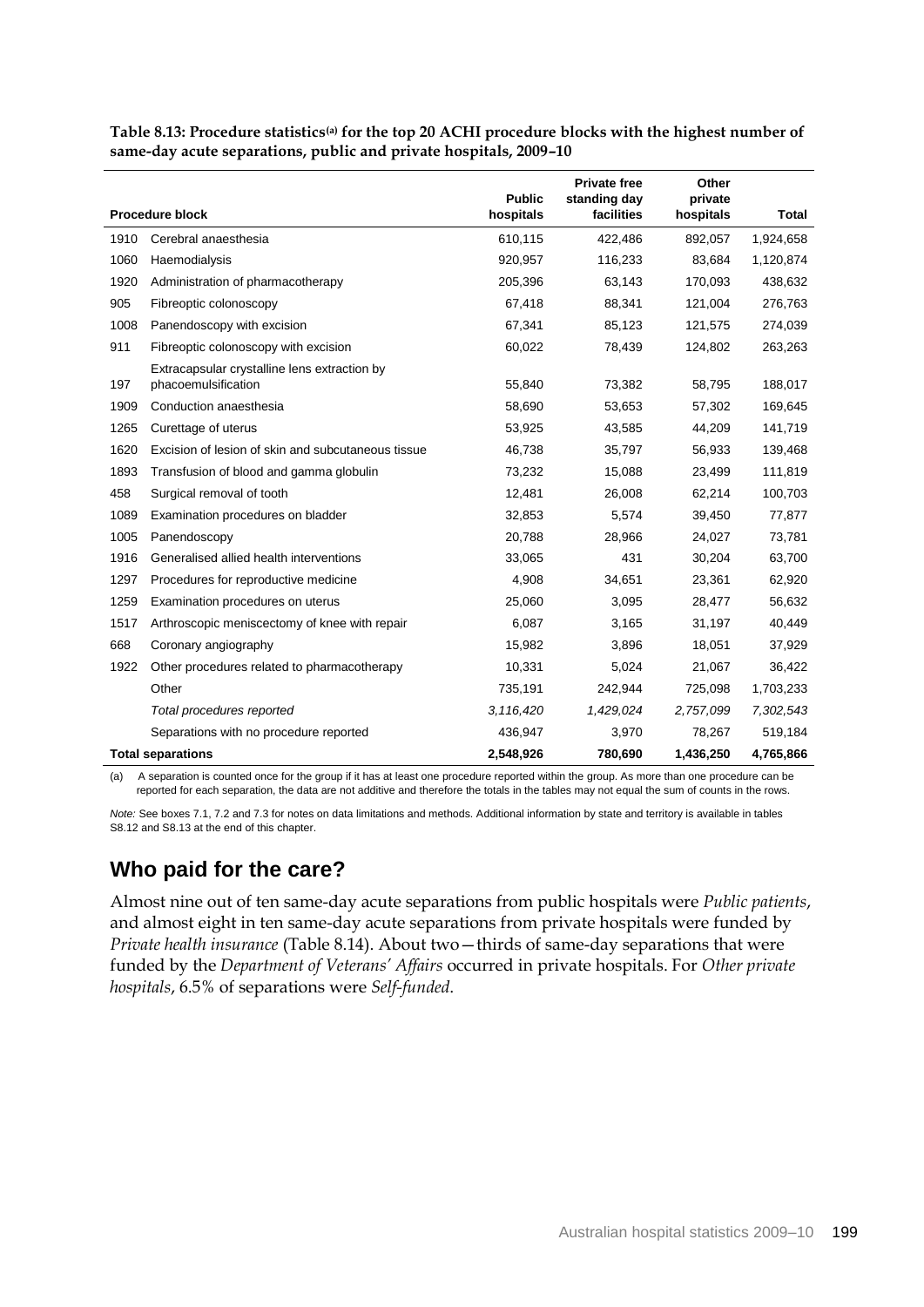|                                          | <b>Public</b><br>hospitals | <b>Private free</b><br>standing<br>day facilities | Other<br>private<br>hospitals | <b>Total</b> |
|------------------------------------------|----------------------------|---------------------------------------------------|-------------------------------|--------------|
| Public patients <sup>(a)</sup>           | 2,215,258                  | 67.793                                            | 24.481                        | 2,307,532    |
| Private health insurance                 | 227,063                    | 537,008                                           | 1,202,639                     | 1,966,710    |
| Self-funded <sup>(b)</sup>               | 34,548                     | 140,587                                           | 93,222                        | 268,357      |
| Workers compensation                     | 8,362                      | 1,988                                             | 23,512                        | 33,862       |
| Motor vehicle third party personal claim | 7,213                      | 986                                               | 1.746                         | 9,945        |
| Department of Veterans' Affairs          | 45,842                     | 23.435                                            | 73,003                        | 142,280      |
| Other $(c)$                              | 10.640                     | 8.893                                             | 17.647                        | 37,180       |
| Total                                    | 2,548,926                  | 780,690                                           | 1,436,250                     | 4,765,866    |

**Table 8.14: Same-day acute separations, by principal source of funds, public and private hospitals, 2009–10** 

(a) *Public patients* includes separations for Medicare eligible patients who elected to be treated as a public patient and separations with a funding source of *Reciprocal health care agreements*, *Other hospital or public authority* (with a public patient election status) and *No charge raised* (in public hospitals). The majority of separations with a funding source of *No charge raised* in public hospitals were in Western Australia, reflecting that some *Public patient* services were funded through the Medicare Benefit Scheme.

(b) Tasmania was unable to identify all patients whose funding source may have been *Self-funded*, therefore the number of separations in this category may be underestimated and others may be overestimated.

(c) '*Other'* includes separations with a funding source of *Other compensation, Department of Defence*, *Correctional facilities*, *Other hospital or public authority* (without a *Public* patient election status), *Other, No charge raised* (in private hospitals) and *Not reported*.

*Note:* See boxes 7.1, 7.2 and 7.3 for notes on data limitations and methods.

### **How was the care completed?**

The **mode of separation** records the status of the patient at the time of separation and, for some categories, the place to which the person was discharged or transferred.

Over 97% of same-day acute separations had a mode of separation of *Other*, suggesting that most patients went home after their episode of care. In private hospitals, 99% of separations reported a mode of separation of *Other*, compared to 94% in public hospitals. A higher proportion of separations ended with a *Transfer to another hospital* (acute or psychiatric) in public hospitals compared with private hospital (4.5% and 0.7% respectively) (Table 8.15).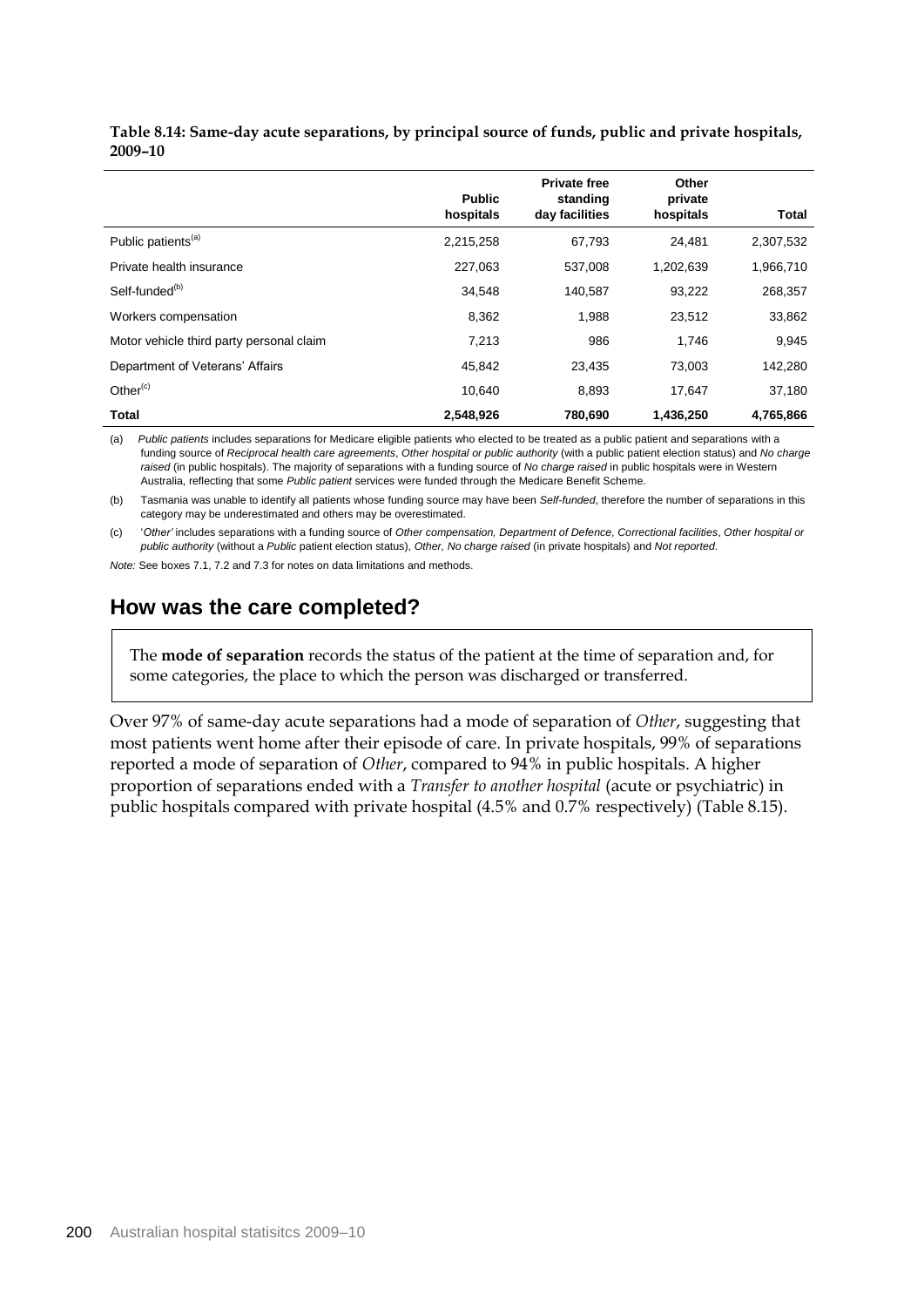### **Table 8.15: Same-day acute separations, by mode of separation, public and private hospitals, 2009–10**

|                                                                    | <b>Public</b> | <b>Private free</b><br>standing day | Other<br>private |           |
|--------------------------------------------------------------------|---------------|-------------------------------------|------------------|-----------|
| Mode of separation                                                 | hospitals     | facilities                          | hospitals        | Total     |
| Discharge/transfer to an (other) acute hospital                    | 113,329       | 11,459                              | 4,866            | 129,654   |
| Discharge/transfer to residential aged care service <sup>(a)</sup> | 7,442         | 17                                  | 200              | 7,659     |
| Discharge/transfer to an (other) psychiatric hospital              | 2,161         | 25                                  | 26               | 2,212     |
| Discharge/transfer to other health care accommodation              | 2,159         | 45                                  | 257              | 2,461     |
| Statistical discharge: type change                                 | 3,801         | 1                                   | 157              | 3,959     |
| Left against medical advice/discharge at own risk                  | 13,440        | 55                                  | 618              | 14,113    |
| Statistical discharge from leave                                   | 290           | 0                                   | 17               | 307       |
| <b>Died</b>                                                        | 5,592         | 2                                   | 369              | 5,963     |
| Other $(b)$                                                        | 2,400,709     | 769,086                             | 1,429,731        | 4,599,526 |
| Not reported                                                       | 3             | 0                                   | 9                | 12        |
| Total                                                              | 2,548,926     | 780,690                             | 1,436,250        | 4,765,866 |

(a) Unless this is the usual place of residence.

(b) Includes *Discharge to usual residence/own accommodation/welfare institution (including prisons, hostels and group homes providing primarily welfare services).*

*Note:* See boxes 7.1, 7.2 and 7.3 for notes on data limitations and methods.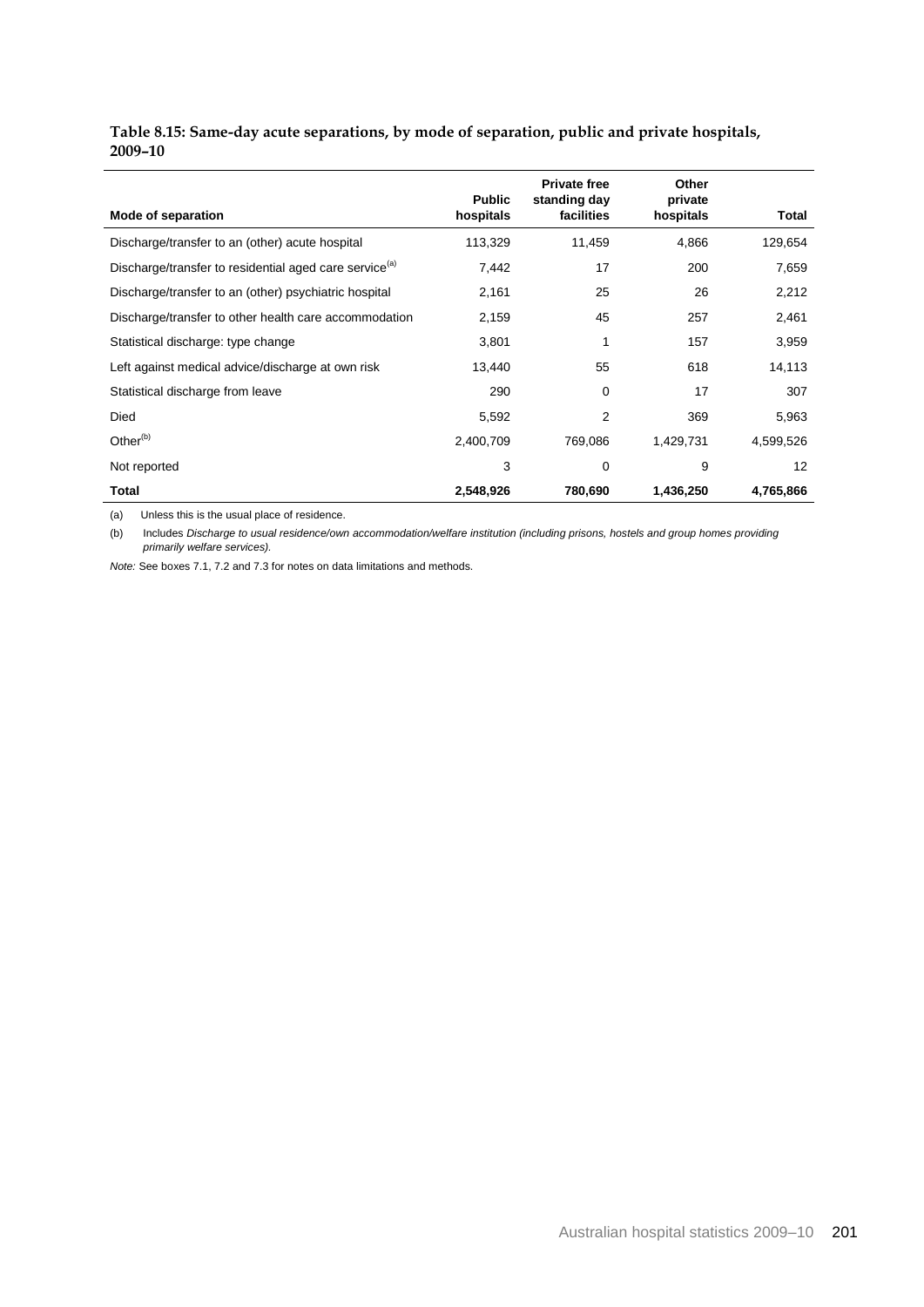## **Supplementary tables**

The following supplementary tables provide more diagnosis and procedures information for same-day acute separations, by state and territory.

### **Box 8.1: Notes for Chapter 8 supplementary tables**

### **Table S8.5**

(a) The type of care is assigned according to the *Medical*/*Surgical*/*Other* partitions of the AR-DRG classification.

### **Tables S8.6 to S8.9**

(a) An *Error* DRG is assigned to hospital records that contain clinically atypical or invalid information.

*Abbreviations:* MDC—Major Diagnostic Category; DRG—Diagnosis Related Group; ECMO—Extracorporeal Membrane Oxygenation; CC—complications and comorbidities; ECT—electroconvulsive therapy; Gastroent—gastroenteritis; misc—miscellaneous; O.R. – operating room; URI – upper respiratory tract infection;  $W$  – with;  $W/O$  – without.

### **Tables S8.10 to S8.13**

- (a) For tables with counts of separations by groups of procedures, a separation is counted once for the group if it has at least one procedure reported within the group. As more than one procedure can be reported for each separation, the data are not additive and therefore the totals in the tables may not equal the sum of counts in the rows.
- (b) These are counts of Australian Classification of Health Interventions (ACHI) procedure codes. It is possible that a single procedure code may represent multiple procedures or that a specific procedure may require the reporting of more than one code. Therefore the number of procedure codes reported does not necessarily equal the number of separate procedures performed.
- (c) For data on the number of procedures, all procedures within a group are counted, even if more than one is reported for a separation.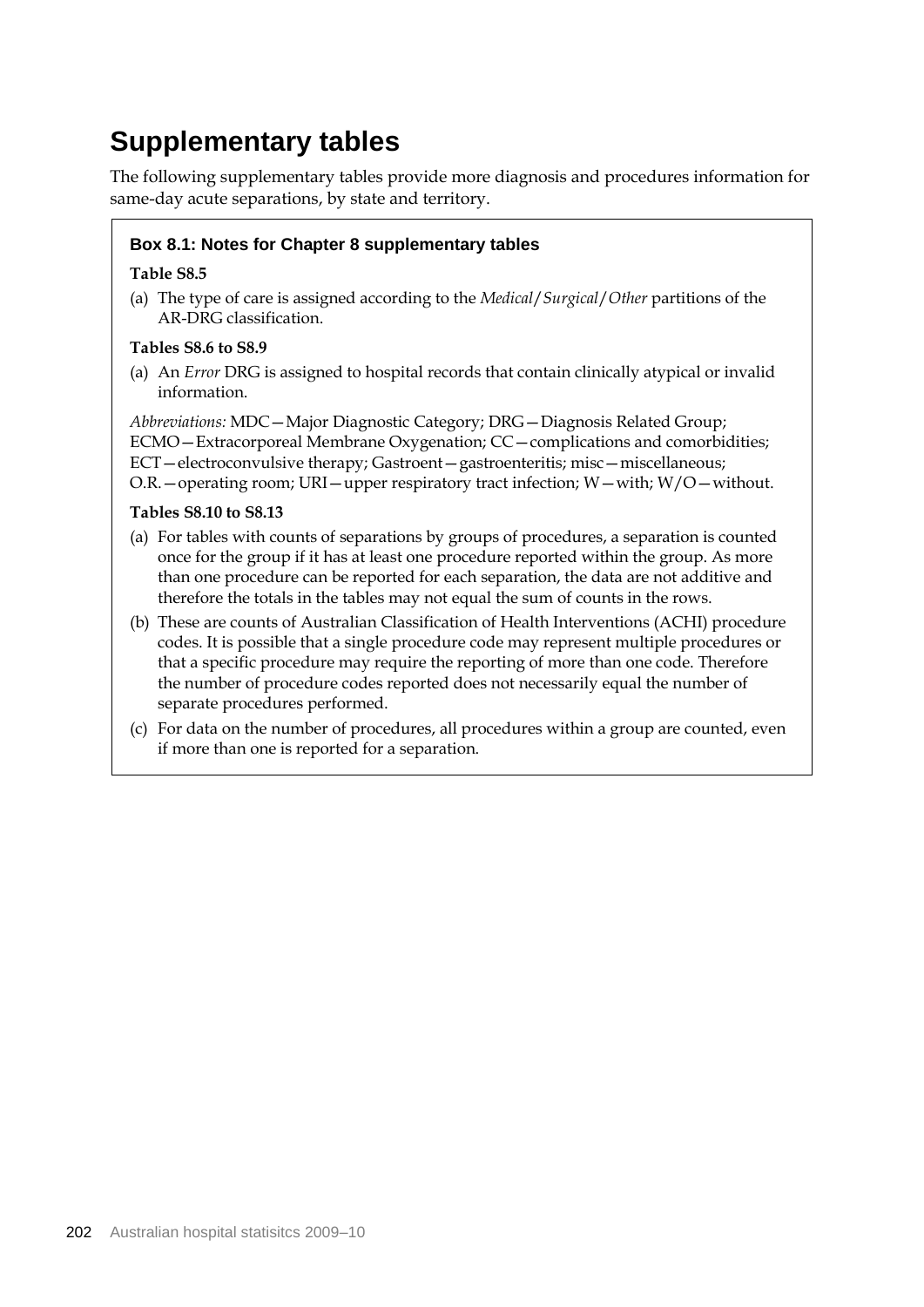| <b>Principal diagnosis</b> |                                                                                                        | <b>NSW</b> | Vic         | Qld     | <b>WA</b>   | <b>SA</b> | <b>Tas</b> | <b>ACT</b> | <b>NT</b> | <b>Total</b> |
|----------------------------|--------------------------------------------------------------------------------------------------------|------------|-------------|---------|-------------|-----------|------------|------------|-----------|--------------|
| A00-B99                    | Certain infectious and parasitic diseases                                                              | 7,445      | 10,905      | 6,923   | 2,806       | 1,660     | 281        | 308        | 435       | 30,763       |
| C00-D48                    | Neoplasms                                                                                              | 30,113     | 42,780      | 24,354  | 14,140      | 10,773    | 2,990      | 1,016      | 695       | 126,861      |
| D50-D89                    | Diseases of the blood and blood-forming organs and certain<br>disorders involving the immune mechanism | 11,000     | 17,193      | 6,971   | 5,410       | 4,098     | 874        | 939        | 187       | 46,672       |
| E00-E90                    | Endocrine, nutritional and metabolic diseases                                                          | 9,271      | 15.319      | 6.285   | 6,164       | 2,548     | 1.245      | 625        | 851       | 42,308       |
| F00-F99                    | Mental and behavioural disorders                                                                       | 14,961     | 11,350      | 8,125   | 3,674       | 3,435     | 1,004      | 370        | 688       | 43,607       |
| G00-G99                    | Diseases of the nervous system                                                                         | 13,000     | 20,056      | 9,381   | 5,229       | 4,357     | 1,552      | 1,086      | 338       | 54,999       |
| H00-H59                    | Diseases of the eye and adnexa                                                                         | 19,212     | 17,360      | 7,957   | 8,469       | 6,488     | 1,007      | 962        | 573       | 62,028       |
| H60-H95                    | Diseases of the ear and mastoid process                                                                | 3,394      | 4,774       | 4,636   | 1,619       | 1,828     | 256        | 238        | 260       | 17,005       |
| $100 - 199$                | Diseases of the circulatory system                                                                     | 20,702     | 23,437      | 11,917  | 7,714       | 5,972     | 1,922      | 1.501      | 511       | 73,676       |
| $JOO - J99$                | Diseases of the respiratory system                                                                     | 12,475     | 13,696      | 12,167  | 3,478       | 3,568     | 899        | 495        | 730       | 47,508       |
| K00-K93                    | Diseases of the digestive system                                                                       | 47,770     | 54,869      | 30,052  | 21,513      | 7,071     | 4,690      | 2,601      | 1,696     | 170,262      |
| L00-L99                    | Diseases of the skin and subcutaneous tissue                                                           | 7,578      | 10,652      | 6,699   | 3,231       | 4,701     | 1,060      | 283        | 380       | 34,584       |
| M00-M99                    | Diseases of the musculoskeletal system and connective tissue                                           | 17,952     | 21,577      | 12,114  | 8,475       | 7,199     | 2,139      | 1,642      | 606       | 71,704       |
| N00-N99                    | Diseases of the genitourinary system                                                                   | 29,305     | 33,208      | 19,095  | 9,701       | 7,362     | 2,267      | 1,252      | 1,032     | 103,222      |
| O00-O99                    | Pregnancy, childbirth and the puerperium                                                               | 20,988     | 19,686      | 13,540  | 4,731       | 8,328     | 1,246      | 752        | 2,272     | 71,543       |
| P00-P96                    | Certain conditions originating in the perinatal period                                                 | 704        | 574         | 439     | 141         | 268       | 51         | 42         | 33        | 2,252        |
| Q00-Q99                    | Congenital malformations, deformations and chromosomal<br>abnormalities                                | 4,106      | 3,586       | 1,995   | 1,008       | 886       | 265        | 227        | 64        | 12,137       |
| R00-R99                    | Symptoms, signs and abnormal clinical and laboratory findings, not<br>elsewhere classified             | 46,104     | 60,587      | 33,493  | 19,551      | 10,313    | 3,597      | 3,003      | 1,701     | 178,349      |
| S00-T98                    | Injury, poisoning and certain other consequences of external<br>causes                                 | 42,932     | 42,852      | 35,596  | 13,107      | 9,394     | 2,289      | 2,992      | 2,429     | 151,591      |
| Z00-Z99                    | Factors influencing health status and contact with health services                                     | 320,888    | 384,783     | 207,663 | 129,247     | 69,928    | 21,444     | 26,747     | 47,054    | 1,207,754    |
|                            | Not reported                                                                                           | 99         | $\mathbf 0$ | 0       | $\mathbf 0$ | 0         | 2          | 0          | 0         | 101          |
| <b>Total</b>               |                                                                                                        | 679,999    | 809,244     | 459,402 | 269,408     | 170,177   | 51,080     | 47,081     | 62,535    | 2,548,926    |

**Table S8.1: Same-day acute separations, by principal diagnosis in ICD-10-AM chapters, public hospitals, states and territories, 2009–10**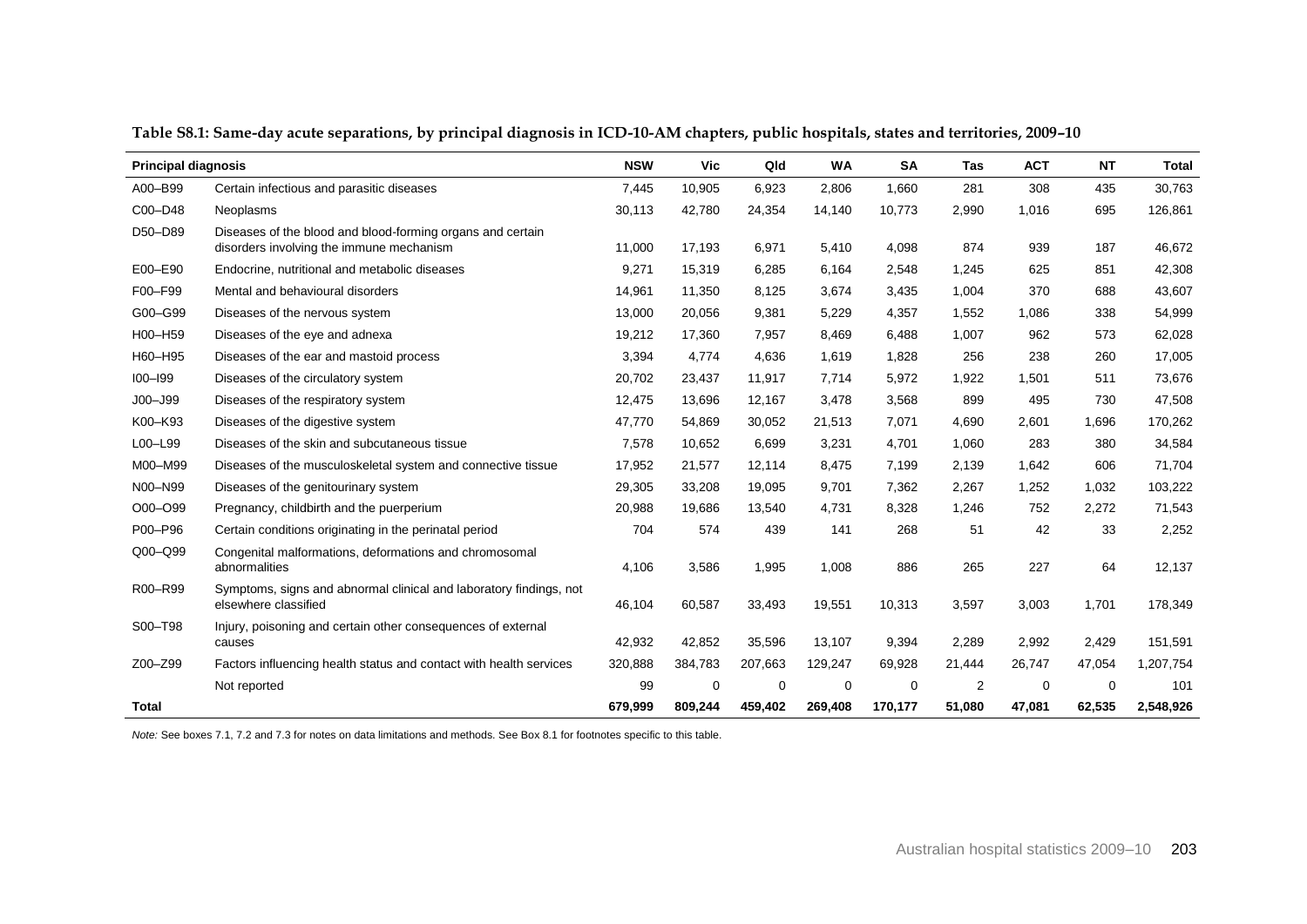| <b>Principal diagnosis</b> |                                                                                            | <b>NSW</b> | Vic     | Qld     | <b>WA</b> | <b>SA</b> | Tas  | <b>ACT</b> | <b>NT</b> | <b>Total</b> |
|----------------------------|--------------------------------------------------------------------------------------------|------------|---------|---------|-----------|-----------|------|------------|-----------|--------------|
| A00-B99                    | Certain infectious and parasitic diseases                                                  | 2,253      | 2,312   | 2,665   | 1,272     | 476       | n.p. | n.p.       | n.p.      | 9,297        |
| C00-D48                    | Neoplasms                                                                                  | 54,707     | 41,132  | 54,968  | 20,428    | 18,075    | n.p. | n.p.       | n.p.      | 195,955      |
| D50-D89                    | Diseases of the blood and blood-forming organs and certain                                 |            |         |         |           |           |      |            |           |              |
|                            | disorders involving the immune mechanism                                                   | 5,580      | 7,077   | 8.769   | 1,611     | 1,845     | n.p. | n.p.       | n.p.      | 25,648       |
| E00-E90                    | Endocrine, nutritional and metabolic diseases                                              | 10,120     | 8,409   | 8,771   | 3,603     | 2,130     | n.p. | n.p.       | n.p.      | 34,634       |
| F00-F99                    | Mental and behavioural disorders                                                           | 36,249     | 42,997  | 31,652  | 5,129     | 343       | n.p. | n.p.       | n.p.      | 120,779      |
| G00-G99                    | Diseases of the nervous system                                                             | 7,523      | 7,253   | 8,119   | 4,445     | 2,161     | n.p. | n.p.       | n.p.      | 30,497       |
| H00-H59                    | Diseases of the eye and adnexa                                                             | 66,209     | 37,716  | 41,645  | 14,611    | 11,760    | n.p. | n.p.       | n.p.      | 180,390      |
| H60-H95                    | Diseases of the ear and mastoid process                                                    | 5,782      | 4,803   | 3,708   | 2,264     | 2,681     | n.p. | n.p.       | n.p.      | 20,203       |
| $100 - 199$                | Diseases of the circulatory system                                                         | 19,832     | 15,101  | 10,608  | 5,932     | 4,234     | n.p. | n.p.       | n.p.      | 58,674       |
| $JOO - J99$                | Diseases of the respiratory system                                                         | 6,041      | 3,544   | 4,459   | 1,422     | 1,216     | n.p. | n.p.       | n.p.      | 17,263       |
| K00-K93                    | Diseases of the digestive system                                                           | 111,497    | 108,605 | 83,963  | 35,324    | 24,442    | n.p. | n.p.       | n.p.      | 374,482      |
| L00-L99                    | Diseases of the skin and subcutaneous tissue                                               | 7,652      | 8,047   | 5,833   | 3,229     | 2,993     | n.p. | n.p.       | n.p.      | 28,715       |
| M00-M99                    | Diseases of the musculoskeletal system and connective tissue                               | 32,267     | 30,329  | 23,944  | 15,494    | 13,929    | n.p. | n.p.       | n.p.      | 121,794      |
| N00-N99                    | Diseases of the genitourinary system                                                       | 33,801     | 24,168  | 21,355  | 9,194     | 6,316     | n.p. | n.p.       | n.p.      | 98,926       |
| O00-O99                    | Pregnancy, childbirth and the puerperium                                                   | 10,450     | 19,801  | 17,287  | 6,541     | 912       | n.p. | n.p.       | n.p.      | 55,986       |
| P00-P96                    | Certain conditions originating in the perinatal period                                     | 42         | 218     | 68      | 86        | 29        | n.p. | n.p.       | n.p.      | 473          |
| Q00-Q99                    | Congenital malformations, deformations and chromosomal<br>abnormalities                    | 2,272      | 1,477   | 1,367   | 524       | 559       | n.p. | n.p.       | n.p.      | 6,403        |
| R00-R99                    | Symptoms, signs and abnormal clinical and laboratory findings, not<br>elsewhere classified | 35,670     | 42,638  | 28,723  | 14,445    | 7,453     | n.p. | n.p.       | n.p.      | 133,662      |
| S00-T98                    | Injury, poisoning and certain other consequences of external causes                        | 8,419      | 6,503   | 6,519   | 2,490     | 4,224     | n.p. | n.p.       | n.p.      | 29,282       |
| Z00-Z99                    | Factors influencing health status and contact with health services                         | 136,186    | 166,062 | 185,456 | 112,610   | 57,081    | n.p. | n.p.       | n.p.      | 670,705      |
|                            | Not reported                                                                               | 0          | 3,172   | 0       | $\Omega$  | $\Omega$  | n.p. | n.p.       | n.p.      | 3,172        |
| Total                      |                                                                                            | 592,552    | 581,364 | 549,879 | 260,654   | 162,859   | n.p. | n.p.       | n.p.      | 2,216,940    |

**Table S8.2: Same-day acute separations, by principal diagnosis in ICD-10-AM chapters, private hospitals, states and territories, 2009–10**

*Abbreviation:* n.p—not published.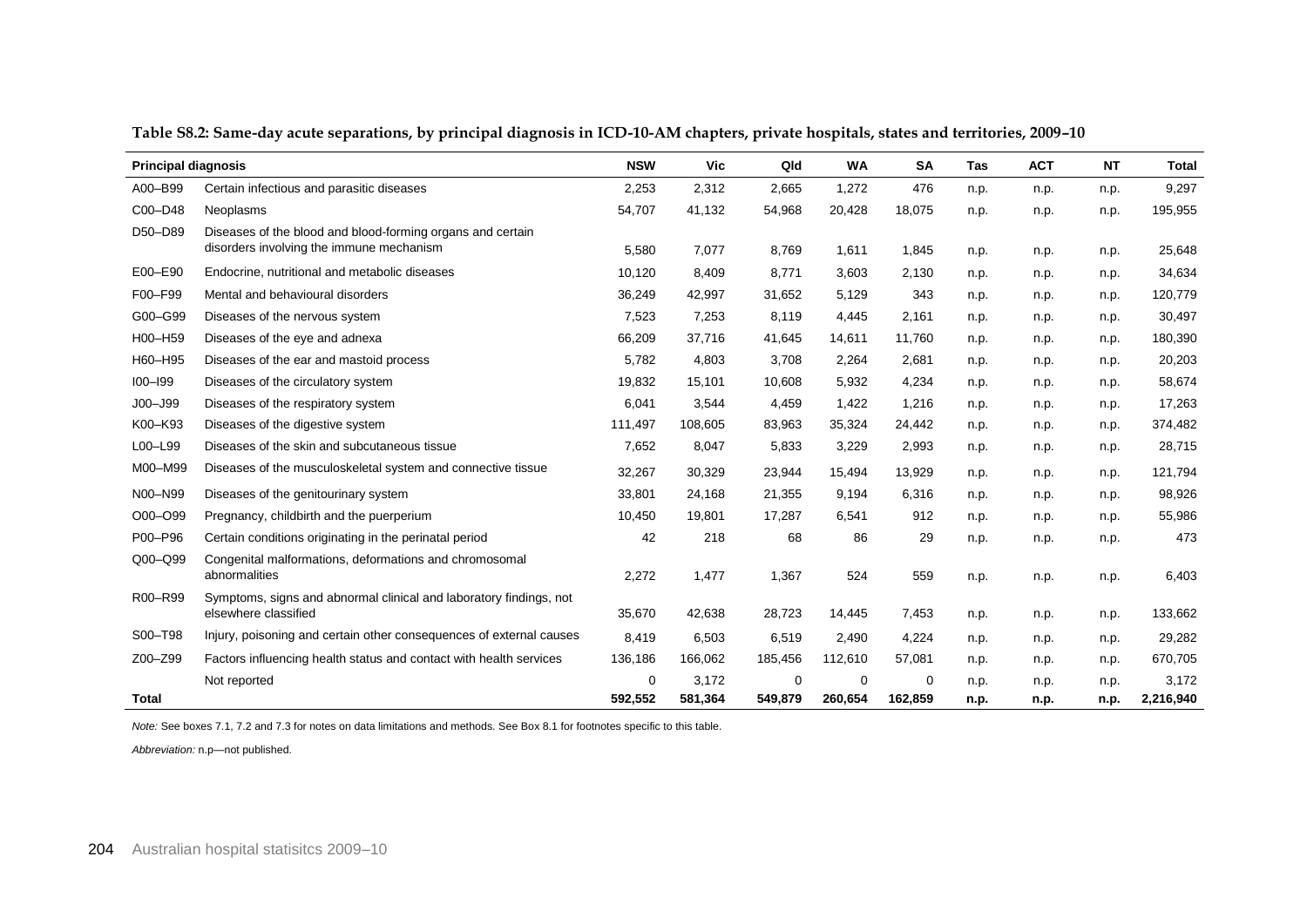|                 | <b>Principal diagnosis</b>                                                | <b>NSW</b> | <b>Vic</b> | Qld     | <b>WA</b> | <b>SA</b> | <b>Tas</b> | <b>ACT</b> | <b>NT</b> | Total     |
|-----------------|---------------------------------------------------------------------------|------------|------------|---------|-----------|-----------|------------|------------|-----------|-----------|
| Z49             | Care involving dialysis                                                   | 284,224    | 259,914    | 148,129 | 87,968    | 60,299    | 15,023     | 24,172     | 45,194    | 924,923   |
| Z51             | Other medical care                                                        | 3,892      | 80,061     | 29,349  | 26,037    | 698       | 2,662      | 878        | 313       | 143,890   |
| <b>R07</b>      | Pain in throat and chest                                                  | 10,590     | 14,013     | 8,854   | 4,708     | 3,392     | 590        | 1,076      | 408       | 43,631    |
| H <sub>26</sub> | Other cataract                                                            | 13,130     | 11,809     | 4,877   | 5,220     | 4,137     | 599        | 762        | 362       | 40,896    |
| R <sub>10</sub> | Abdominal and pelvic pain                                                 | 10,046     | 13,949     | 7,578   | 4,248     | 1,508     | 668        | 513        | 353       | 38,863    |
| Z45             | Adjustment and management of implanted device                             | 1,989      | 8,812      | 8,521   | 1,829     | 561       | 1,116      | 616        | 91        | 23,535    |
| C44             | Other malignant neoplasms of skin                                         | 5,021      | 6,359      | 5,852   | 2,296     | 2,273     | 630        | 128        | 116       | 22,675    |
| K92             | Other diseases of digestive system                                        | 7,020      | 5,320      | 3,095   | 2,743     | 238       | 739        | 102        | 132       | 19,389    |
| Z08             | Follow-up examination after treatment for malignant neoplasms             | 5,125      | 6,263      | 3,701   | 2,343     | 1,295     | 484        | 102        | 48        | 19,361    |
| A09             | Other gastroenteritis and colitis of infectious and unspecified origin    | 3,736      | 5,626      | 2,600   | 2,593     | 746       | 304        | 288        | 349       | 16,242    |
| E <sub>11</sub> | Type 2 diabetes mellitus                                                  | 3,925      | 6,590      | 3,072   | 1,500     | 726       | 128        | 158        | 142       | 16,241    |
| Z09             | Follow-up examination after treatment for conditions other than malignant |            |            |         |           |           |            |            |           |           |
|                 | neoplasms                                                                 | 4,129      | 5,212      | 3,128   | 2,396     | 500       | 348        | 171        | 67        | 15,951    |
| K21             | Gastro-oesophageal reflux disease                                         | 4,265      | 4,484      | 2,318   | 2,465     | 252       | 400        | 206        | 101       | 14,491    |
| K02             | Dental caries                                                             | 3,059      | 4,104      | 2,845   | 954       | 863       | 482        | 141        | 240       | 12,688    |
| D <sub>50</sub> | Iron deficiency anaemia                                                   | 3,083      | 4,521      | 1,733   | 1,750     | 903       | 376        | 167        | 66        | 12,599    |
| 120             | Angina pectoris                                                           | 3,977      | 3,570      | 1,390   | 2,556     | 41        | 711        | 130        | 131       | 12,506    |
| R <sub>19</sub> | Other symptoms and signs involving the digestive system and abdomen       | 2,665      | 4,237      | 2,173   | 1,414     | 1,047     | 408        | 276        | 70        | 12,290    |
| K29             | Gastritis and duodenitis                                                  | 3,797      | 4,198      | 2,041   | 1,530     | 215       | 127        | 72         | 169       | 12,149    |
| G56             | Mononeuropathies of upper limb                                            | 3,363      | 3,622      | 2,077   | 1,169     | 1,382     | 341        | 120        | 54        | 12,128    |
| S01             | Open wound of head                                                        | 2,743      | 3,397      | 3,027   | 1,149     | 619       | 81         | 156        | 391       | 11,563    |
|                 | Other                                                                     | 300,220    | 353,183    | 213,042 | 112,540   | 88,482    | 24,863     | 16,847     | 13,738    | 1,122,915 |
|                 | Total (all principal diagnoses)                                           | 679,999    | 809,244    | 459,402 | 269,408   | 170,177   | 51,080     | 47,081     | 62,535    | 2,548,926 |

**Table S8.3: Same-day acute separations, for the top 20 principal diagnoses, public hospitals, states and territories, 2009–10**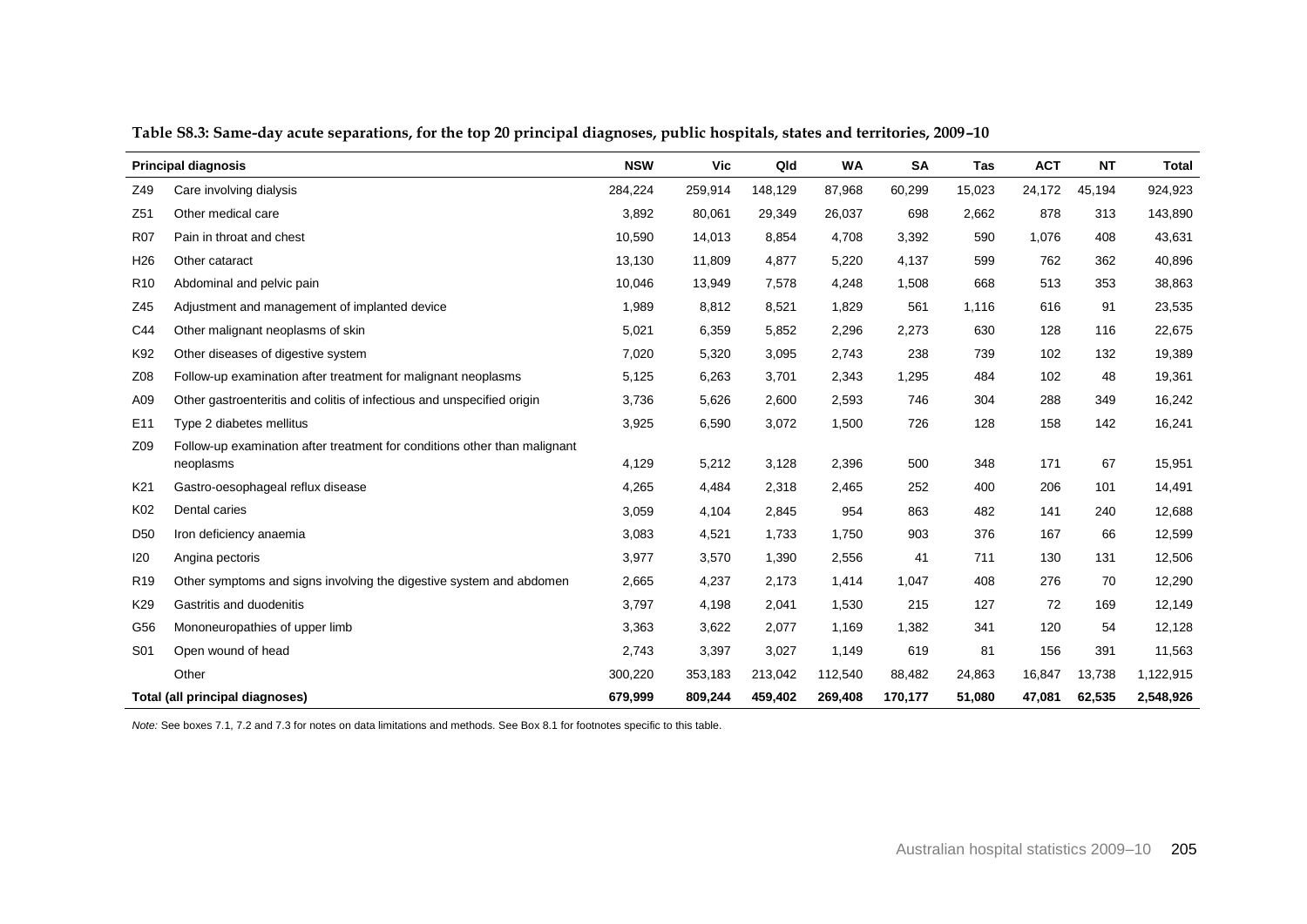|                 | <b>Principal diagnosis</b>                                                             |         | Vic     | Qld     | <b>WA</b> | <b>SA</b> | Tas  | <b>ACT</b> | <b>NT</b> | <b>Total</b> |
|-----------------|----------------------------------------------------------------------------------------|---------|---------|---------|-----------|-----------|------|------------|-----------|--------------|
| Z49             | Care involving dialysis                                                                | 26,182  | 34,313  | 56,226  | 64,145    | 19,754    | n.p. | n.p.       | n.p.      | 200,642      |
| Z51             | Other medical care                                                                     | 35,591  | 52,562  | 64,500  | 22,523    | 18,182    | n.p. | n.p.       | n.p.      | 198,910      |
| H <sub>26</sub> | Other cataract                                                                         | 36,516  | 22,135  | 15,759  | 7,262     | 6,792     | n.p. | n.p.       | n.p.      | 93,182       |
| K01             | Embedded and impacted teeth                                                            | 17,201  | 19,085  | 13,456  | 10,873    | 4,726     | n.p. | n.p.       | n.p.      | 67,646       |
| Z31             | Procreative management                                                                 | 18,107  | 13,789  | 11,655  | 4,864     | 4,181     | n.p. | n.p.       | n.p.      | 54,620       |
| C44             | Other malignant neoplasms of skin                                                      | 13,551  | 12,463  | 13,521  | 6,153     | 5,977     | n.p. | n.p.       | n.p.      | 53,407       |
| R <sub>10</sub> | Abdominal and pelvic pain                                                              | 10,591  | 17,308  | 10,299  | 4,535     | 1,762     | n.p. | n.p.       | n.p.      | 45,515       |
| Z45             | Adjustment and management of implanted device                                          | 5,919   | 17,063  | 11,898  | 4,334     | 3,652     | n.p. | n.p.       | n.p.      | 43,508       |
| K21             | Gastro-oesophageal reflux disease                                                      | 12,645  | 11,562  | 10,913  | 3,907     | 2,680     | n.p. | n.p.       | n.p.      | 42,942       |
| O04             | Medical abortion                                                                       | 5,991   | 15,724  | 13,902  | 4,912     | 84        | n.p. | n.p.       | n.p.      | 40,690       |
| Z12             | Special screening examination for neoplasms                                            | 12,786  | 11,893  | 9,529   | 3,967     | 1,101     | n.p. | n.p.       | n.p.      | 40,362       |
| D <sub>12</sub> | Benign neoplasm of colon, rectum, anus and anal canal                                  | 13,534  | 6,280   | 12,168  | 3,892     | 3,359     | n.p. | n.p.       | n.p.      | 40,357       |
| Z09             | Follow-up examination after treatment for conditions other than<br>malignant neoplasms | 11,690  | 11,758  | 8,624   | 3,332     | 2,248     | n.p. | n.p.       | n.p.      | 38,508       |
| M23             | Internal derangement of knee                                                           | 11,086  | 8,839   | 7,456   | 3,955     | 4,172     | n.p. | n.p.       | n.p.      | 37,307       |
| R <sub>19</sub> | Other symptoms and signs involving the digestive system and<br>abdomen                 | 9,311   | 7,875   | 5,974   | 2,946     | 1,739     | n.p. | n.p.       | n.p.      | 29,252       |
| K92             | Other diseases of digestive system                                                     | 10,303  | 7,388   | 6,249   | 2,069     | 1,492     | n.p. | n.p.       | n.p.      | 28,574       |
| H <sub>35</sub> | Other retinal disorders                                                                | 12,336  | 5,272   | 5,368   | 2,404     | 831       | n.p. | n.p.       | n.p.      | 27,988       |
| 184             | Haemorrhoids                                                                           | 7,700   | 8,859   | 5,005   | 2,830     | 2,049     | n.p. | n.p.       | n.p.      | 27,478       |
| Z08             | Follow-up examination after treatment for malignant neoplasms                          | 8,892   | 6,725   | 5,970   | 2,822     | 1,845     | n.p. | n.p.       | n.p.      | 27,339       |
| F32             | Depressive episode                                                                     | 8,747   | 7,921   | 8,275   | 865       | 18        | n.p. | n.p.       | n.p.      | 26,849       |
|                 | Other                                                                                  | 303,873 | 282,550 | 253,132 | 98,064    | 76,215    | n.p. | n.p.       | n.p.      | 1,051,864    |
|                 | Total (all principal diagnoses)                                                        | 592,552 | 581,364 | 549,879 | 260,654   | 162,859   | n.p. | n.p.       | n.p.      | 2,216,940    |

**Table S8.4: Same-day acute separations, for the top 20 principal diagnoses, private hospitals, states and territories, 2009–10**

*Abbreviation:* n.p—not published.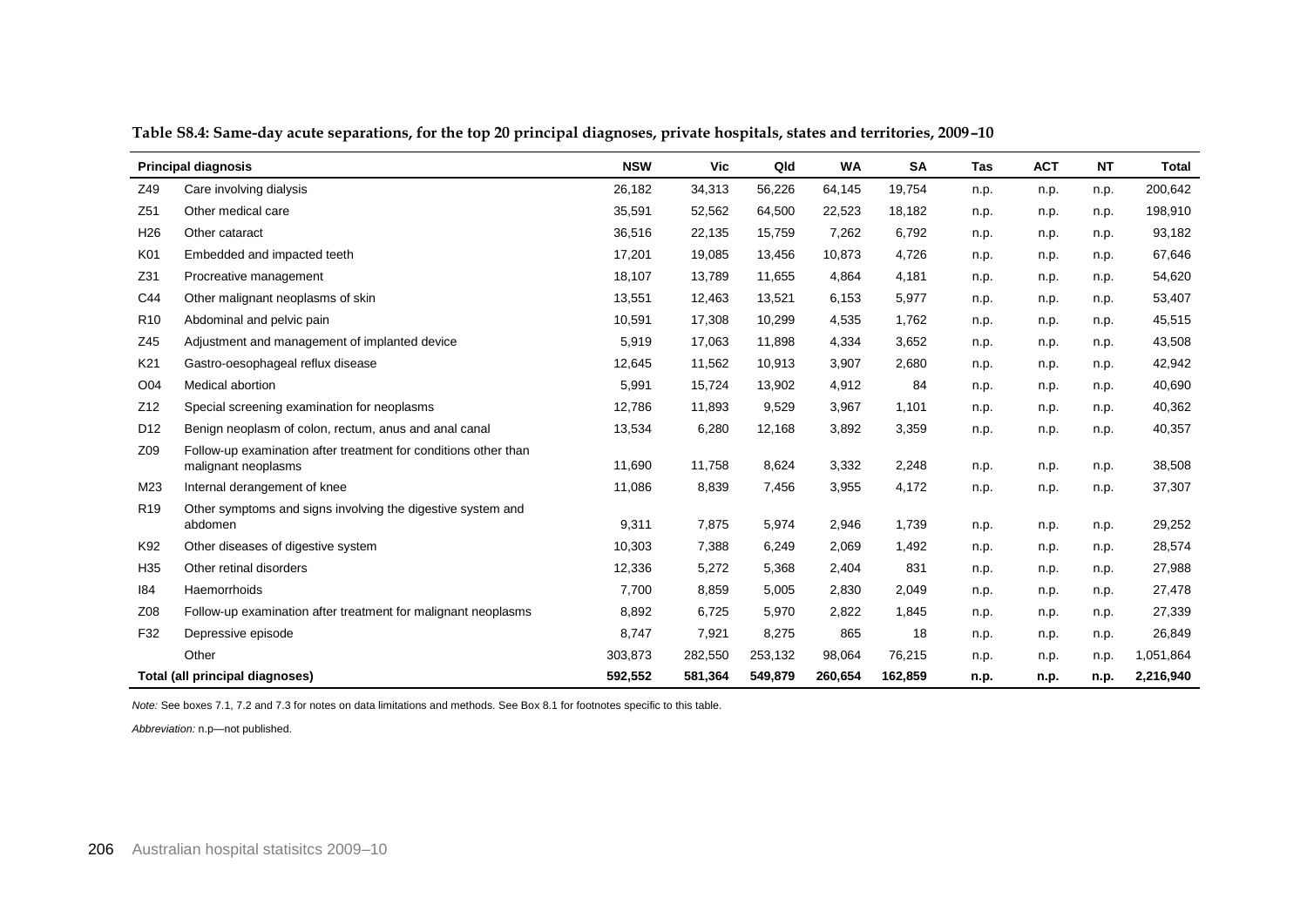|                          | <b>NSW</b> | Vic     | Qld     | <b>WA</b> | <b>SA</b> | <b>Tas</b> | <b>ACT</b> | <b>NT</b> | <b>Total</b> |
|--------------------------|------------|---------|---------|-----------|-----------|------------|------------|-----------|--------------|
| <b>Public hospitals</b>  |            |         |         |           |           |            |            |           |              |
| Childbirth               | 2,334      | 1,021   | 1,792   | 666       | 468       | 155        | 309        | 191       | 6,936        |
| Specialist mental health | 4,382      | 432     | 4,707   | 565       | 769       | 16         | 161        | 71        | 11,103       |
| Emergency                |            |         |         |           |           |            |            |           |              |
| Surgical                 | 7,522      | 5,687   | 2,413   | 1,997     | 1,238     | 204        | 691        | 123       | 19,875       |
| Medical                  | 128,772    | 145,378 | 109,482 | 40,834    | 31,579    | 2,227      | 8,074      | 7,636     | 473,982      |
| Other                    | 1,867      | 939     | 553     | 553       | 186       | 184        | 106        | 22        | 4,410        |
| Non-emergency            |            |         |         |           |           |            |            |           |              |
| Surgical                 | 96,626     | 109,687 | 52,755  | 35,499    | 34,771    | 8,143      | 4,314      | 3,796     | 345,591      |
| Medical                  | 375,166    | 463,899 | 253,471 | 152,483   | 92,945    | 33,282     | 30,377     | 49,463    | 1,451,086    |
| Other                    | 63,330     | 82,201  | 34,229  | 36,811    | 8,221     | 6,869      | 3,049      | 1,233     | 235,943      |
| Total                    | 679,999    | 809,244 | 459,402 | 269,408   | 170,177   | 51,080     | 47,081     | 62,535    | 2,548,926    |
| <b>Private hospitals</b> |            |         |         |           |           |            |            |           |              |
| Childbirth               | 29         | 27      | 37      | 12        | 17        | n.p.       | n.p.       | n.p.      | 151          |
| Specialist mental health | 32,966     | 39,757  | 28,054  | 4,340     | 330       | n.p.       | n.p.       | n.p.      | 108,585      |
| Emergency                |            |         |         |           |           |            |            |           |              |
| Surgical                 | 428        | 320     | 518     | 414       | 1,033     | n.p.       | n.p.       | n.p.      | 2,749        |
| Medical                  | 1,249      | 1,632   | 2,661   | 1,428     | 1,402     | n.p.       | n.p.       | n.p.      | 8,431        |
| Other                    | 229        | 152     | 267     | 149       | 1,036     | n.p.       | n.p.       | n.p.      | 1,853        |
| Non-emergency            |            |         |         |           |           |            |            |           |              |
| Surgical                 | 240,275    | 177,674 | 165,637 | 70,514    | 56,559    | n.p.       | n.p.       | n.p.      | 740,811      |
| Medical                  | 133,584    | 182,044 | 211,435 | 121,736   | 61,786    | n.p.       | n.p.       | n.p.      | 726,788      |
| Other                    | 183,792    | 179,758 | 141,270 | 62,061    | 40,696    | n.p.       | n.p.       | n.p.      | 627,572      |
| Total                    | 592,552    | 581,364 | 549,879 | 260,654   | 162,859   | n.p.       | n.p.       | n.p.      | 2,216,940    |

**Table S8.5: Same-day acute separations, by broad categories of service(a) , public and private hospitals, states and territories, 2009–10**

*Note:* See boxes 7.1, 7.2 and 7.3 for notes on data limitations and methods. See Box 8.1 for footnotes specific to this table.

*Abbreviation:* n.p.—not published.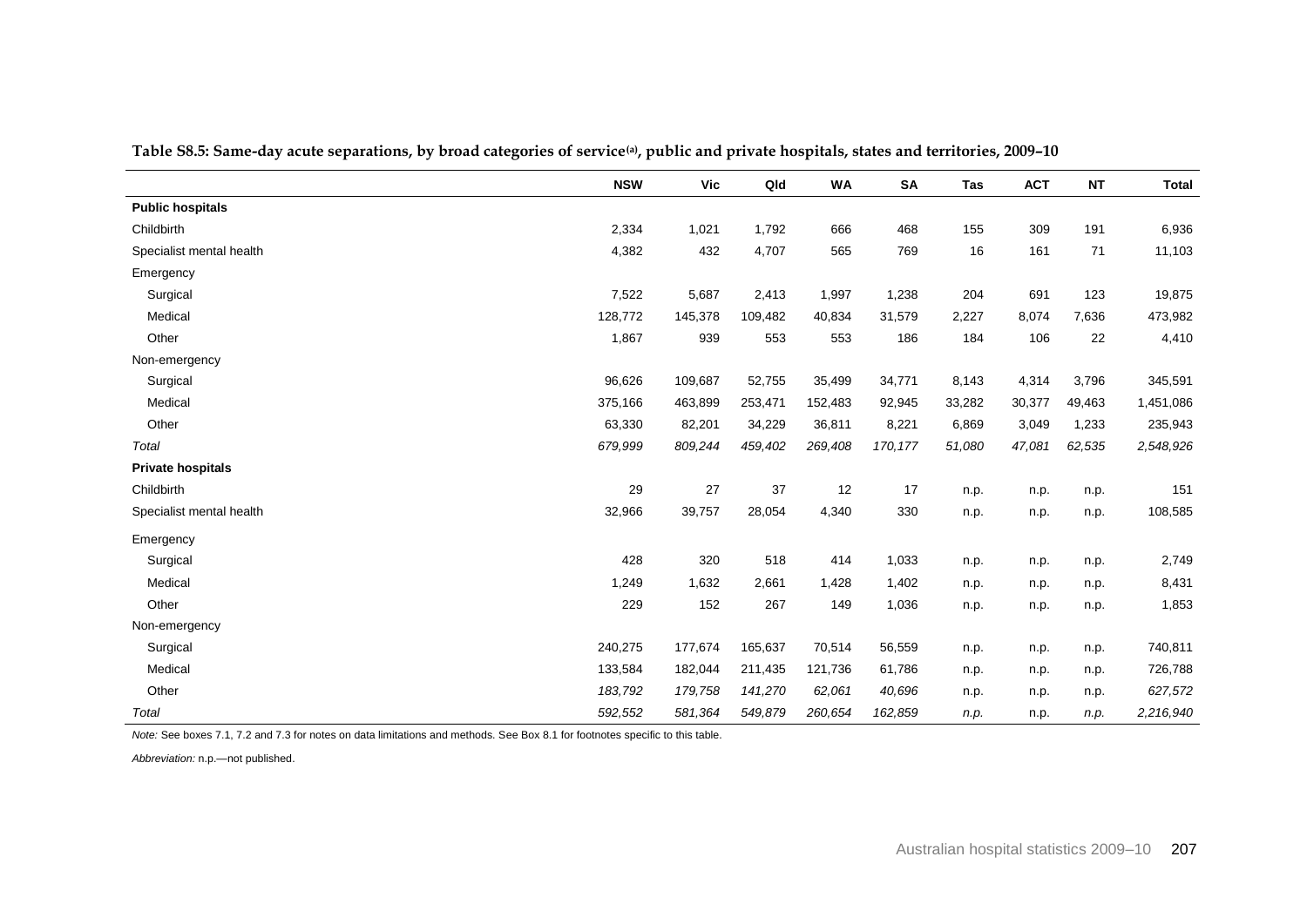|           | <b>Major Diagnostic Category</b>                                                             | <b>NSW</b> | Vic     | Qld     | WA      | <b>SA</b> | <b>Tas</b> | <b>ACT</b>  | <b>NT</b>   | Total     |
|-----------|----------------------------------------------------------------------------------------------|------------|---------|---------|---------|-----------|------------|-------------|-------------|-----------|
| <b>PR</b> | Pre-MDC (tracheostomies, transplants, ECMO)                                                  | 45         | 104     | 17      | 71      | 19        | 3          | $\mathbf 0$ | $\mathbf 0$ | 259       |
| 01        | Diseases and disorders of the nervous system                                                 | 22,978     | 30,729  | 18,172  | 8,545   | 7,507     | 2,093      | 1,685       | 781         | 92,490    |
| 02        | Diseases and disorders of the eye                                                            | 24,148     | 23,421  | 11,277  | 11,208  | 7,510     | 1,316      | 1,329       | 841         | 81,050    |
| 03        | Diseases and disorders of the ear, nose, mouth and throat                                    | 19,912     | 26,436  | 20,910  | 8,253   | 7,662     | 1,763      | 1,160       | 1,341       | 87,437    |
| 04        | Diseases and disorders of the respiratory system                                             | 12,160     | 13,543  | 10,286  | 3,523   | 2,917     | 984        | 553         | 599         | 44,565    |
| 05        | Diseases and disorders of the circulatory system                                             | 31,512     | 38,541  | 21,654  | 11,795  | 10,076    | 2,474      | 2,627       | 909         | 119,588   |
| 06        | Diseases and disorders of the digestive system                                               | 68,929     | 78,145  | 41,239  | 31,586  | 7,212     | 5,789      | 3,301       | 1,957       | 238,158   |
| 07        | Diseases and disorders of the hepatobiliary system and pancreas                              | 4,992      | 6,432   | 3,281   | 1,934   | 774       | 532        | 347         | 209         | 18,501    |
| 08        | Diseases and disorders of the musculoskeletal system and connective tissue                   | 37,611     | 38,685  | 25,279  | 13,255  | 10,864    | 3,108      | 3,275       | 1,330       | 133,407   |
| 09        | Diseases and disorders of the skin, subcutaneous tissue and breast                           | 21,232     | 26,812  | 18,856  | 9,522   | 9,314     | 2,358      | 742         | 881         | 89,717    |
| 10        | Endocrine, nutritional and metabolic diseases and disorders                                  | 4,976      | 6,840   | 3,915   | 2,815   | 1,521     | 580        | 402         | 309         | 21,358    |
| 11        | Diseases and disorders of the kidney and urinary tract                                       | 305,317    | 286,373 | 161,696 | 96,139  | 65,774    | 16,824     | 25,034      | 45,963      | 1,003,120 |
| 12        | Diseases and disorders of the male reproductive system                                       | 6,134      | 8,180   | 3,852   | 3,791   | 2,278     | 769        | 278         | 250         | 25,532    |
| 13        | Diseases and disorders of the female reproductive system                                     | 18,597     | 23,429  | 13,910  | 4,940   | 6,490     | 1,553      | 760         | 814         | 70,493    |
| 14        | Pregnancy, childbirth and puerperium                                                         | 23,699     | 21,195  | 16,385  | 4,905   | 8,696     | 1,371      | 789         | 2,854       | 79,894    |
| 15        | Newborns and other neonates                                                                  | 2,616      | 752     | 874     | 207     | 305       | 101        | 50          | 67          | 4,972     |
| 16        | Diseases and disorders of the blood and blood-forming organs, and<br>immunological disorders | 12,480     | 20,714  | 7,817   | 6,397   | 4,642     | 1,306      | 960         | 379         | 54,695    |
| 17        | Neoplastic disorders (haematological and solid neoplasms)                                    | 8,419      | 92,801  | 34,466  | 28,874  | 4,020     | 2,075      | 1,053       | 413         | 172,121   |
| 18        | Infectious and parasitic diseases                                                            | 3,064      | 3,472   | 2,604   | 986     | 736       | 168        | 113         | 234         | 11,377    |
| 19        | Mental diseases and disorders                                                                | 12,519     | 9,395   | 6,130   | 2,215   | 2,485     | 924        | 255         | 481         | 34,404    |
| 20        | Alcohol/drug use and alcohol/drug induced organic mental disorders                           | 2,321      | 2,294   | 1,910   | 1,434   | 896       | 66         | 101         | 207         | 9,229     |
| 21        | Injuries, poisoning and toxic effects of drugs                                               | 14,966     | 16,443  | 13,274  | 5,299   | 3,583     | 1,043      | 957         | 1,006       | 56,571    |
| 22        | <b>Burns</b>                                                                                 | 976        | 638     | 927     | 153     | 229       | 31         | 23          | 53          | 3,030     |
| 23        | Factors influencing health status and other contacts with health services                    | 20,021     | 33,481  | 20,569  | 11,268  | 4,592     | 3,819      | 1,281       | 645         | 95,676    |
| ED.       | Error DRGs <sup>(a)</sup>                                                                    | 375        | 389     | 102     | 293     | 75        | 30         | 6           | 12          | 1,282     |
| Total     |                                                                                              | 679,999    | 809,244 | 459,402 | 269,408 | 170,177   | 51,080     | 47,081      | 62,535      | 2,548,926 |

**Table S8.6: Same-day acute separations, by Major Diagnostic Category, AR-DRG version 5.2, public hospitals, states and territories, 2009–10**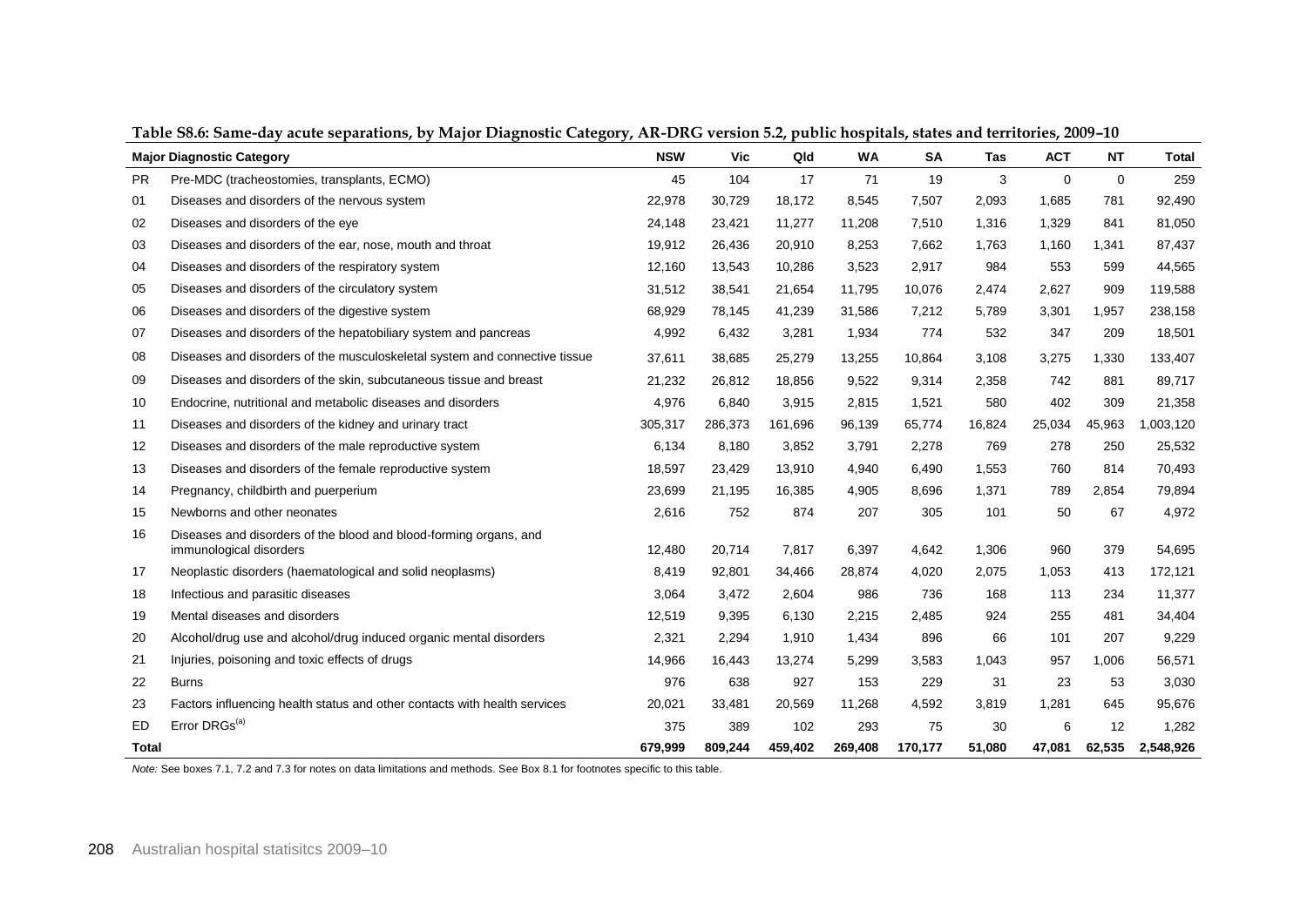|              | <b>Major Diagnostic Category</b>                                           | <b>NSW</b> | Vic         | Qld     | <b>WA</b>      | <b>SA</b>      | <b>Tas</b> | <b>ACT</b> | <b>NT</b> | <b>Total</b> |
|--------------|----------------------------------------------------------------------------|------------|-------------|---------|----------------|----------------|------------|------------|-----------|--------------|
| <b>PR</b>    | Pre-MDC (tracheostomies, transplants, ECMO)                                | 11         | $\mathbf 0$ | 10      | $\mathbf 0$    | $\overline{2}$ | n.p.       | n.p.       | n.p.      | 23           |
| 01           | Diseases and disorders of the nervous system                               | 8,713      | 8,282       | 10,233  | 4,319          | 2,509          | n.p.       | n.p.       | n.p.      | 35,157       |
| 02           | Diseases and disorders of the eye                                          | 75,302     | 42,678      | 48,138  | 16,819         | 13,377         | n.p.       | n.p.       | n.p.      | 206,024      |
| 03           | Diseases and disorders of the ear, nose, mouth and throat                  | 43,336     | 40.976      | 31,575  | 21,444         | 12,939         | n.p.       | n.p.       | n.p.      | 155,650      |
| 04           | Diseases and disorders of the respiratory system                           | 1,566      | 1,826       | 2,612   | 780            | 758            | n.p.       | n.p.       | n.p.      | 7,762        |
| 05           | Diseases and disorders of the circulatory system                           | 15,012     | 9,400       | 7,959   | 4,611          | 3,520          | n.p.       | n.p.       | n.p.      | 42,905       |
| 06           | Diseases and disorders of the digestive system                             | 133,478    | 127,861     | 103,026 | 35,284         | 26,335         | n.p.       | n.p.       | n.p.      | 438,502      |
| 07           | Diseases and disorders of the hepatobiliary system and pancreas            | 1,286      | 1,268       | 1,517   | 318            | 398            | n.p.       | n.p.       | n.p.      | 4,930        |
| 08           | Diseases and disorders of the musculoskeletal system and connective tissue | 40,080     | 35,017      | 28,806  | 17,867         | 16,080         | n.p.       | n.p.       | n.p.      | 144,587      |
| 09           | Diseases and disorders of the skin, subcutaneous tissue and breast         | 33,211     | 30,897      | 30,588  | 15,051         | 13,707         | n.p.       | n.p.       | n.p.      | 127,552      |
| 10           | Endocrine, nutritional and metabolic diseases and disorders                | 3,485      | 4,069       | 4,061   | 2,143          | 1,149          | n.p.       | n.p.       | n.p.      | 15,449       |
| 11           | Diseases and disorders of the kidney and urinary tract                     | 42,983     | 45,950      | 68,186  | 69,532         | 23,903         | n.p.       | n.p.       | n.p.      | 253,333      |
| 12           | Diseases and disorders of the male reproductive system                     | 13,783     | 10,661      | 8,415   | 5,817          | 3,447          | n.p.       | n.p.       | n.p.      | 43,910       |
| 13           | Diseases and disorders of the female reproductive system                   | 41,017     | 31,897      | 27,156  | 11,405         | 8,555          | n.p.       | n.p.       | n.p.      | 124,820      |
| 14           | Pregnancy, childbirth and puerperium                                       | 10,730     | 20,338      | 17,613  | 6,637          | 913            | n.p.       | n.p.       | n.p.      | 57,332       |
| 15           | Newborns and other neonates                                                | 445        | 460         | 308     | 162            | 388            | n.p.       | n.p.       | n.p.      | 1,800        |
| 16           | Diseases and disorders of the blood and blood-forming organs, and          |            |             |         |                |                |            |            |           |              |
|              | immunological disorders                                                    | 6,129      | 8,337       | 10,064  | 1,754          | 1,913          | n.p.       | n.p.       | n.p.      | 29,151       |
| 17           | Neoplastic disorders (haematological and solid neoplasms)                  | 37,783     | 56,845      | 72,863  | 23,312         | 19,320         | n.p.       | n.p.       | n.p.      | 216,324      |
| 18           | Infectious and parasitic diseases                                          | 328        | 225         | 747     | 61             | 735            | n.p.       | n.p.       | n.p.      | 2,136        |
| 19           | Mental diseases and disorders                                              | 28,380     | 34,890      | 27,025  | 4,181          | 338            | n.p.       | n.p.       | n.p.      | 98,888       |
| 20           | Alcohol/drug use and alcohol/drug induced organic mental disorders         | 7,814      | 7,827       | 4,518   | 1,282          | 5              | n.p.       | n.p.       | n.p.      | 21,775       |
| 21           | Injuries, poisoning and toxic effects of drugs                             | 2,006      | 2,171       | 1,973   | 739            | 993            | n.p.       | n.p.       | n.p.      | 8,178        |
| 22           | <b>Burns</b>                                                               | 22         | 41          | 59      | $\overline{7}$ | 10             | n.p.       | n.p.       | n.p.      | 144          |
| 23           | Factors influencing health status and other contacts with health services  | 45,092     | 55,816      | 42,149  | 16,976         | 11,432         | n.p.       | n.p.       | n.p.      | 175,802      |
| ED.          | Error DRGs <sup>(a)</sup>                                                  | 560        | 3,632       | 278     | 153            | 133            | n.p.       | n.p.       | n.p.      | 4,806        |
| <b>Total</b> |                                                                            | 592.552    | 581.364     | 549.879 | 260.654        | 162.859        | n.p.       | n.p.       | n.p.      | 2,216,940    |

**Table S8.7: Same-day acute separations, by Major Diagnostic Category, AR-DRG version 5.2, private hospitals, states and territories, 2009–10**

*Abbreviation:* n.p.—not published.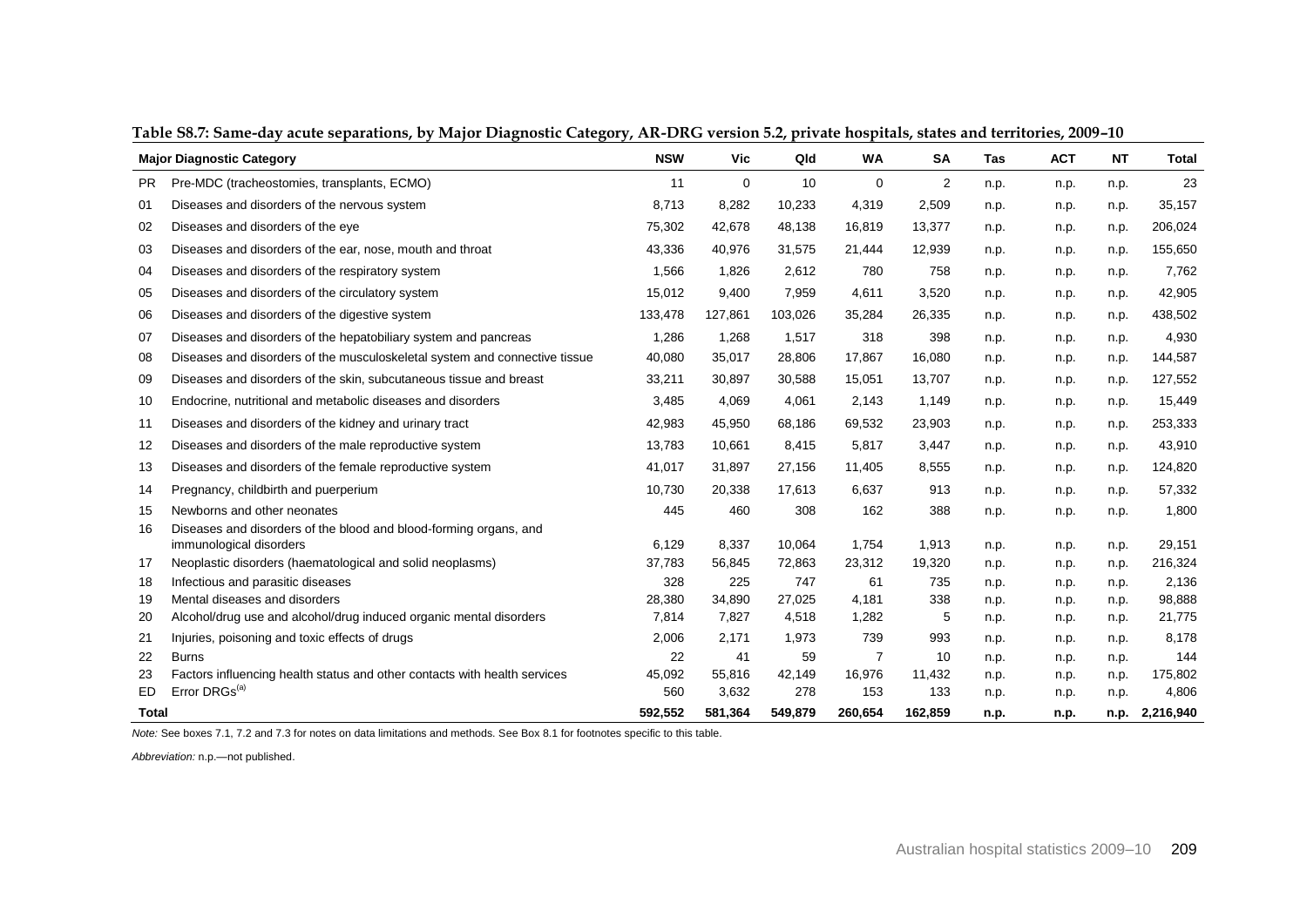| <b>AR-DRG</b>    |                                                                                                 | <b>NSW</b> | Vic     | Qld     | <b>WA</b> | SA      | <b>Tas</b> | <b>ACT</b> | <b>NT</b> | <b>Total</b> |
|------------------|-------------------------------------------------------------------------------------------------|------------|---------|---------|-----------|---------|------------|------------|-----------|--------------|
| L61Z             | Admit for renal dialysis                                                                        | 281,761    | 259,265 | 145,902 | 87,870    | 60,078  | 14,999     | 24,037     | 45,162    | 919,074      |
| <b>R63Z</b>      | Chemotherapy                                                                                    | 2,913      | 78,571  | 28,676  | 25,544    | 80      | 1,532      | 867        | 294       | 138,477      |
| G44C             | Other colonoscopy, same-day                                                                     | 16,876     | 18,737  | 8,427   | 11,325    | 107     | 1,846      | 568        | 349       | 58,235       |
| C16B             | Lens procedures, same-day                                                                       | 18,056     | 16,664  | 6,488   | 8,449     | 5,208   | 789        | 968        | 458       | 57,080       |
| Z64B             | Other factors influencing health status, same-day                                               | 6,413      | 15,735  | 10,849  | 4,902     | 1,864   | 1,593      | 836        | 428       | 42,620       |
| <b>F74Z</b>      | Chest pain                                                                                      | 9,866      | 12,953  | 8,434   | 4,220     | 2,874   | 515        | 922        | 407       | 40,191       |
| O66B             | Antenatal and other obstetric admission, same-day                                               | 12,788     | 9,369   | 10,028  | 1,765     | 2,100   | 679        | 184        | 1,296     | 38,209       |
| G45B             | Other gastroscopy for non-major digestive disease, same-day                                     | 9,076      | 12,880  | 5,289   | 6,433     | 342     | 933        | 362        | 180       | 35,495       |
| J11Z             | Other skin, subcutaneous tissue and breast procedures                                           | 6,827      | 11,995  | 6,992   | 3,836     | 2,869   | 855        | 195        | 203       | 33,772       |
| G67B             | Oesophagitis, gastroent & misc digestive systm disorders age>9 W/O<br>catastrophic or severe CC | 7,684      | 12,184  | 7,586   | 2,048     | 1,995   | 379        | 405        | 316       | 32,597       |
| Q61C             | Red blood cell disorders W/O catastrophic or severe CC                                          | 7,302      | 13,725  | 3,495   | 3,640     | 2,496   | 990        | 274        | 283       | 32,205       |
| Z40Z             | Follow up w endoscopy                                                                           | 7,848      | 10,481  | 5,838   | 4,308     | 1,367   | 717        | 226        | 89        | 30,874       |
| G46C             | Complex gastroscopy, same-day                                                                   | 10,784     | 8,339   | 3,050   | 4,657     | 73      | 596        | 312        | 177       | 27,988       |
| <b>R61C</b>      | Lymphoma and non-acute leukaemia, same-day                                                      | 3,731      | 9,867   | 4,136   | 2,498     | 2,933   | 341        | 121        | 96        | 23,723       |
| L41Z             | Cystourethroscopy, same-day                                                                     | 5,750      | 7,993   | 3,379   | 3,449     | 1,957   | 606        | 236        | 99        | 23,469       |
| D40Z             | Dental extractions and restorations                                                             | 4,910      | 8,066   | 4,590   | 2,145     | 2,078   | 590        | 330        | 294       | 23,003       |
| O <sub>05Z</sub> | Abortion w or procedure                                                                         | 5,042      | 7,081   | 2,036   | 1,781     | 5,294   | 351        | 166        | 983       | 22,734       |
| G66B             | Abdominal pain or mesenteric adenitis W/O CC                                                    | 5,583      | 7,555   | 5,192   | 1,364     | 1,166   | 266        | 338        | 213       | 21,677       |
| <b>U60Z</b>      | Mental health treatment, same-day, W/O ECT                                                      | 11,143     | 3,616   | 3,075   | 1,410     | 1,530   | 215        | 159        | 429       | 21,577       |
| <b>X60C</b>      | Injuries age <65                                                                                | 5,938      | 5,605   | 5,909   | 1,431     | 1,057   | 167        | 263        | 642       | 21,012       |
|                  | Other                                                                                           | 239,708    | 278,563 | 180,031 | 86,333    | 72,709  | 22,121     | 15,312     | 10,137    | 904,914      |
| <b>Total</b>     |                                                                                                 | 679.999    | 809.244 | 459,402 | 269,408   | 170.177 | 51.080     | 47,081     | 62.535    | 2,548,926    |

**Table S8.8: Same-day acute separations, for the top 20 AR-DRGs version 5.2, public hospitals, states and territories, 2009–10**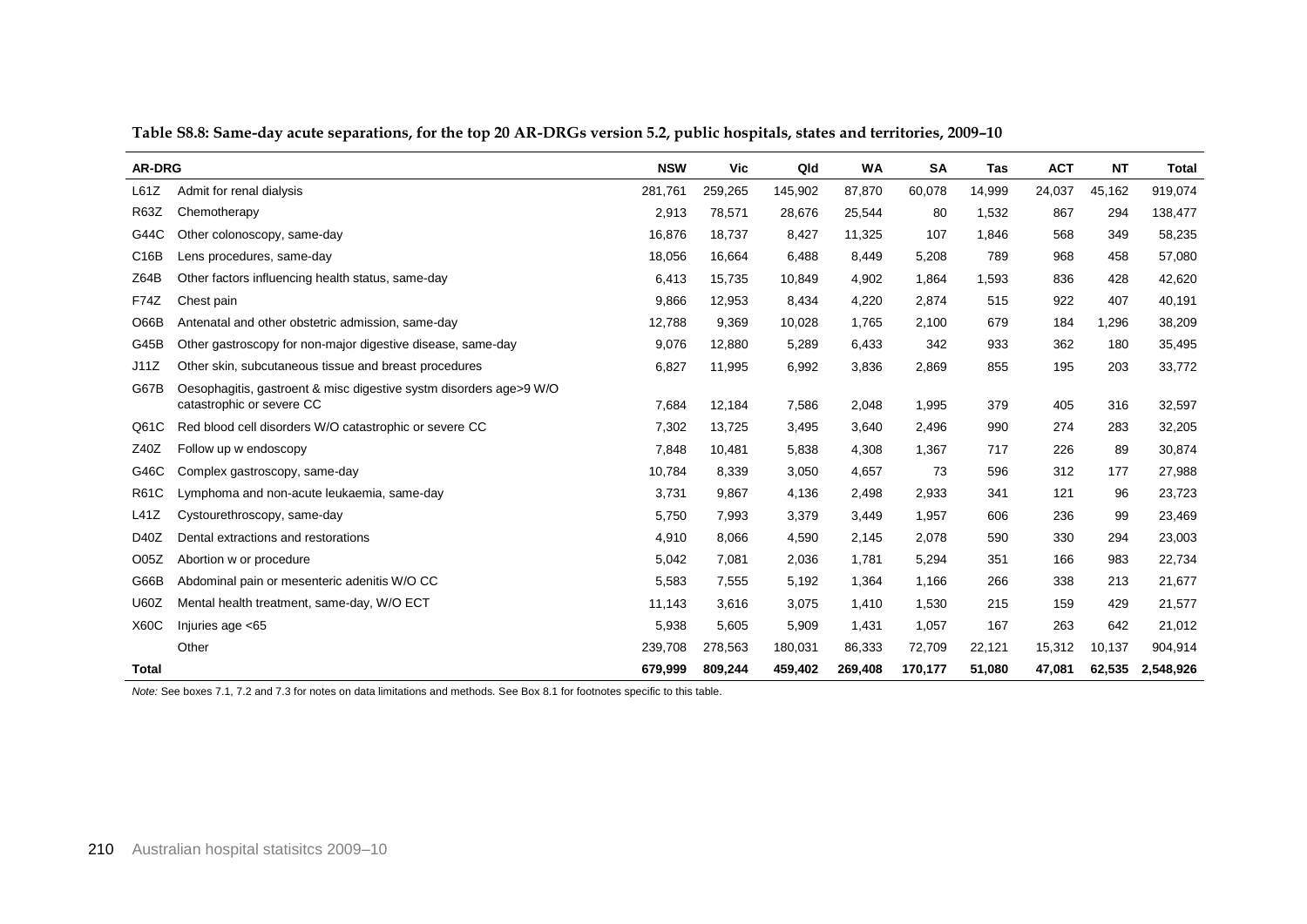| <b>AR-DRG</b>    |                                                                                 | <b>NSW</b> | Vic     | Qld     | <b>WA</b> | <b>SA</b> | <b>Tas</b> | <b>ACT</b> | <b>NT</b> | <b>Total</b> |
|------------------|---------------------------------------------------------------------------------|------------|---------|---------|-----------|-----------|------------|------------|-----------|--------------|
| L61Z             | Admit for renal dialysis                                                        | 26,169     | 34,275  | 56,153  | 63,445    | 19,743    | n.p.       | n.p.       | n.p.      | 199,785      |
| <b>R63Z</b>      | Chemotherapy                                                                    | 35,273     | 52,365  | 63,131  | 22,491    | 18,096    | n.p.       | n.p.       | n.p.      | 196,876      |
| G44C             | Other colonoscopy, same-day                                                     | 48,808     | 52,971  | 43,133  | 16,388    | 11,941    | n.p.       | n.p.       | n.p.      | 179,111      |
| C16B             | Lens procedures, same-day                                                       | 48,986     | 29,072  | 32,469  | 10,834    | 9,123     | n.p.       | n.p.       | n.p.      | 136,430      |
| G46C             | Complex gastroscopy, same-day                                                   | 39,910     | 25,933  | 23,259  | 8,778     | 5,451     | n.p.       | n.p.       | n.p.      | 105,366      |
| D40Z             | Dental extractions and restorations                                             | 25,371     | 28,050  | 19,789  | 15,018    | 7,320     | n.p.       | n.p.       | n.p.      | 98,821       |
| G45B             | Other gastroscopy for non-major digestive disease, same-day                     | 24,586     | 35,790  | 23,332  | 6,698     | 5,714     | n.p.       | n.p.       | n.p.      | 98,580       |
| <b>U60Z</b>      | Mental health treatment, same-day, W/O ECT                                      | 27,306     | 33,478  | 24,632  | 3,699     | 32        | n.p.       | n.p.       | n.p.      | 93,057       |
| Z64B             | Other factors influencing health status, same-day                               | 19,830     | 33,029  | 24,297  | 8,844     | 5,014     | n.p.       | n.p.       | n.p.      | 92,812       |
| Z40Z             | Follow up W endoscopy                                                           | 20,214     | 19,438  | 14,752  | 6,202     | 4,914     | n.p.       | n.p.       | n.p.      | 67,421       |
| 118Z             | Other knee procedures                                                           | 15,207     | 14,453  | 10,431  | 5,491     | 7,221     | n.p.       | n.p.       | n.p.      | 55,589       |
| J11Z             | Other skin, subcutaneous tissue and breast procedures                           | 13.080     | 14.039  | 11.007  | 8,290     | 5,853     | n.p.       | n.p.       | n.p.      | 54,228       |
| <b>N07Z</b>      | Other uterine and adnexa procedures for non-malignancy                          | 17,123     | 13,559  | 10,845  | 4,492     | 3,648     | n.p.       | n.p.       | n.p.      | 51,466       |
| O <sub>05Z</sub> | Abortion w or procedure                                                         | 8,877      | 17,868  | 15,885  | 5,813     | 679       | n.p.       | n.p.       | n.p.      | 49,560       |
| CO3Z             | Retinal procedures                                                              | 13,495     | 6,038   | 6,685   | 2,521     | 1,050     | n.p.       | n.p.       | n.p.      | 31.956       |
| L41Z             | Cystourethroscopy, same-day                                                     | 8,559      | 6,737   | 5,504   | 3,898     | 2,599     | n.p.       | n.p.       | n.p.      | 28,917       |
| <b>N11B</b>      | Other female reproductive system or procs age <65 W/O malignancy<br>W/O CC      | 11,250     | 5,677   | 4,879   | 2,013     | 1,640     | n.p.       | n.p.       | n.p.      | 26,553       |
| J08B             | Other skin graft and/or debridement procedures W/O catastrophic or<br>severe CC | 7,008      | 5,792   | 6,094   | 1,828     | 3,134     | n.p.       | n.p.       | n.p.      | 24,496       |
| G11B             | Anal and stomal procedures W/O catastrophic or severe CC                        | 10,250     | 4.289   | 4.184   | 1.103     | 1.168     | n.p.       | n.p.       | n.p.      | 22,016       |
| <b>168C</b>      | Non-surgical spinal disorders, same-day                                         | 3.913      | 5.268   | 4.559   | 4.414     | 2.247     | n.p.       | n.p.       | n.p.      | 21.358       |
|                  | Other                                                                           | 167,337    | 143,243 | 144,859 | 58,394    | 46,272    | n.p.       | n.p.       | n.p.      | 582,542      |
| Total            |                                                                                 | 592,552    | 581,364 | 549,879 | 260,654   | 162,859   | n.p.       | n.p.       | n.p.      | 2,216,940    |

**Table S8.9: Same-day acute separations, for the top 20 AR-DRGs version 5.2, private hospitals, states and territories, 2009–10**

*Abbreviation:* n.p.—not published.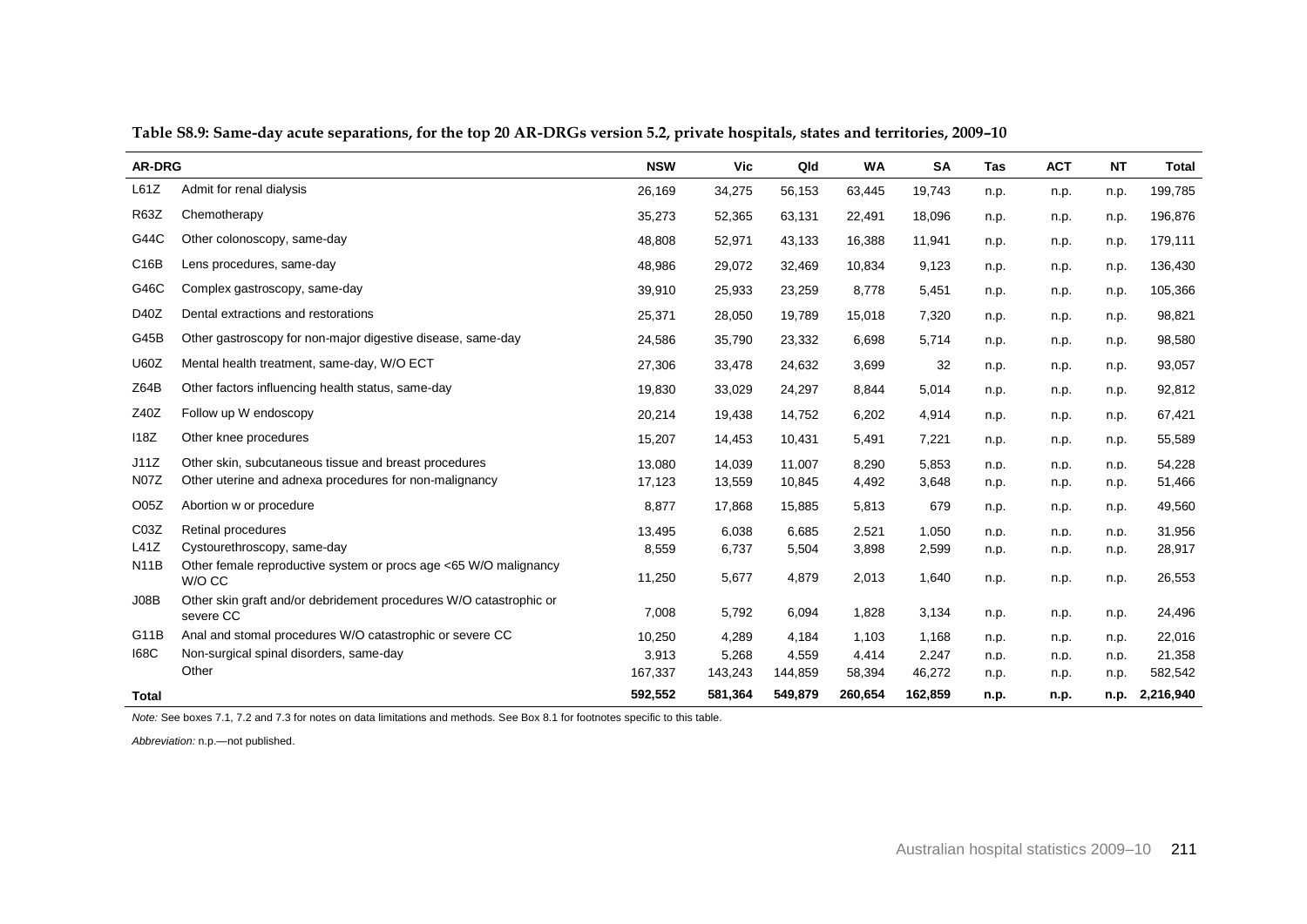| <b>Procedure chapters</b> |                                                         | <b>NSW</b> | <b>Vic</b> | Qld     | <b>WA</b> | <b>SA</b> | <b>Tas</b> | <b>ACT</b>  | <b>NT</b>   | Total     |
|---------------------------|---------------------------------------------------------|------------|------------|---------|-----------|-----------|------------|-------------|-------------|-----------|
| $1 - 86$                  | Procedures on nervous system                            | 6,435      | 8,803      | 4,413   | 3.307     | 3,614     | 524        | 241         | 173         | 27,510    |
| 110-129                   | Procedures on endocrine system                          | 58         | 134        | 58      | 11        | 9         | 8          | $\mathbf 0$ | 2           | 280       |
| 160-256                   | Procedures on eye and adnexa                            | 21,779     | 21,507     | 9,508   | 10,348    | 6,966     | 1,164      | 1,202       | 672         | 73,146    |
| 300-333                   | Procedures on ear and mastoid process                   | 2,875      | 4,231      | 4,818   | 1,628     | 1,775     | 253        | 216         | 255         | 16,051    |
| 370-422                   | Procedures on nose, mouth and pharynx                   | 4,002      | 5,606      | 6,035   | 1,574     | 1,323     | 183        | 166         | 190         | 19,079    |
| 450-490                   | Dental services                                         | 5,294      | 8,633      | 5,027   | 2,424     | 2,255     | 624        | 378         | 313         | 24,948    |
| 520-570                   | Procedures on respiratory system                        | 5,035      | 5,923      | 3,471   | 1,704     | 606       | 481        | 214         | 133         | 17,567    |
| 600-777                   | Procedures on cardiovascular system                     | 11,397     | 16,716     | 6,077   | 5,273     | 4,139     | 1,794      | 1,228       | 307         | 46,931    |
| 800-817                   | Procedures on blood and blood-forming organs            | 1,978      | 5,364      | 2,094   | 1,265     | 1,438     | 187        | 44          | 72          | 12,442    |
| 850-1011                  | Procedures on digestive system                          | 67,198     | 74,511     | 30,800  | 36,017    | 3,130     | 6,411      | 2,404       | 1,327       | 221,798   |
| 1040-1129                 | Procedures on urinary system                            | 302,311    | 279,881    | 157,064 | 94,477    | 65,567    | 16,415     | 24,809      | 45,906      | 986,430   |
| 1160-1203                 | Procedures on male genital organs                       | 5,243      | 7,311      | 3,216   | 3,214     | 2,067     | 711        | 212         | 194         | 22,168    |
| 1240-1299                 | Gynaecological procedures                               | 21,671     | 28,562     | 14,378  | 6,277     | 11,392    | 1,691      | 796         | 1,611       | 86,378    |
| 1330-1347                 | Obstetric procedures                                    | 2,041      | 2,175      | 1,313   | 877       | 745       | 132        | 211         | 129         | 7,623     |
| 1360-1579                 | Procedures on musculoskeletal system                    | 21,954     | 23,698     | 12,596  | 7,444     | 5,972     | 1,669      | 1,678       | 629         | 75,640    |
| 1600-1718                 | Dermatological and plastic procedures                   | 20,176     | 28,622     | 18,391  | 9,247     | 8,249     | 1,962      | 924         | 886         | 88,457    |
| 1740-1759                 | Procedures on breast                                    | 2,473      | 2,297      | 1,093   | 1,856     | 489       | 177        | 46          | 38          | 8,469     |
| 1786-1799                 | Radiation oncology procedures                           | 341        | 429        | 607     | 208       | 54        | 5          | 4           | $\mathbf 0$ | 1,648     |
| 1820-1922                 | Non-invasive, cognitive and other interventions, n.e.c. | 228,424    | 357,564    | 157,424 | 123,793   | 60,692    | 25,216     | 14,258      | 7,289       | 974,660   |
| 1940-2016                 | Imaging services                                        | 24,669     | 28,632     | 15,120  | 9,021     | 5,846     | 1,900      | 1,338       | 716         | 87,242    |
|                           | Procedures reported <sup>(b)</sup>                      | 755,354    | 910,599    | 453,503 | 319,965   | 186,328   | 61,507     | 50,369      | 60,842      | 2,798,467 |
|                           | Separations with no procedure reported                  | 129,833    | 122,549    | 104,611 | 30,174    | 29,899    | 6,164      | 5,856       | 7,861       | 436,947   |
| <b>Total separations</b>  |                                                         | 679,999    | 809,244    | 459,402 | 269,408   | 170,177   | 51,080     | 47,081      | 62,535      | 2,548,926 |

**Table S8.10: Same-day acute separations, by procedure in ACHI chapters, public hospitals, states and territories, 2009–10**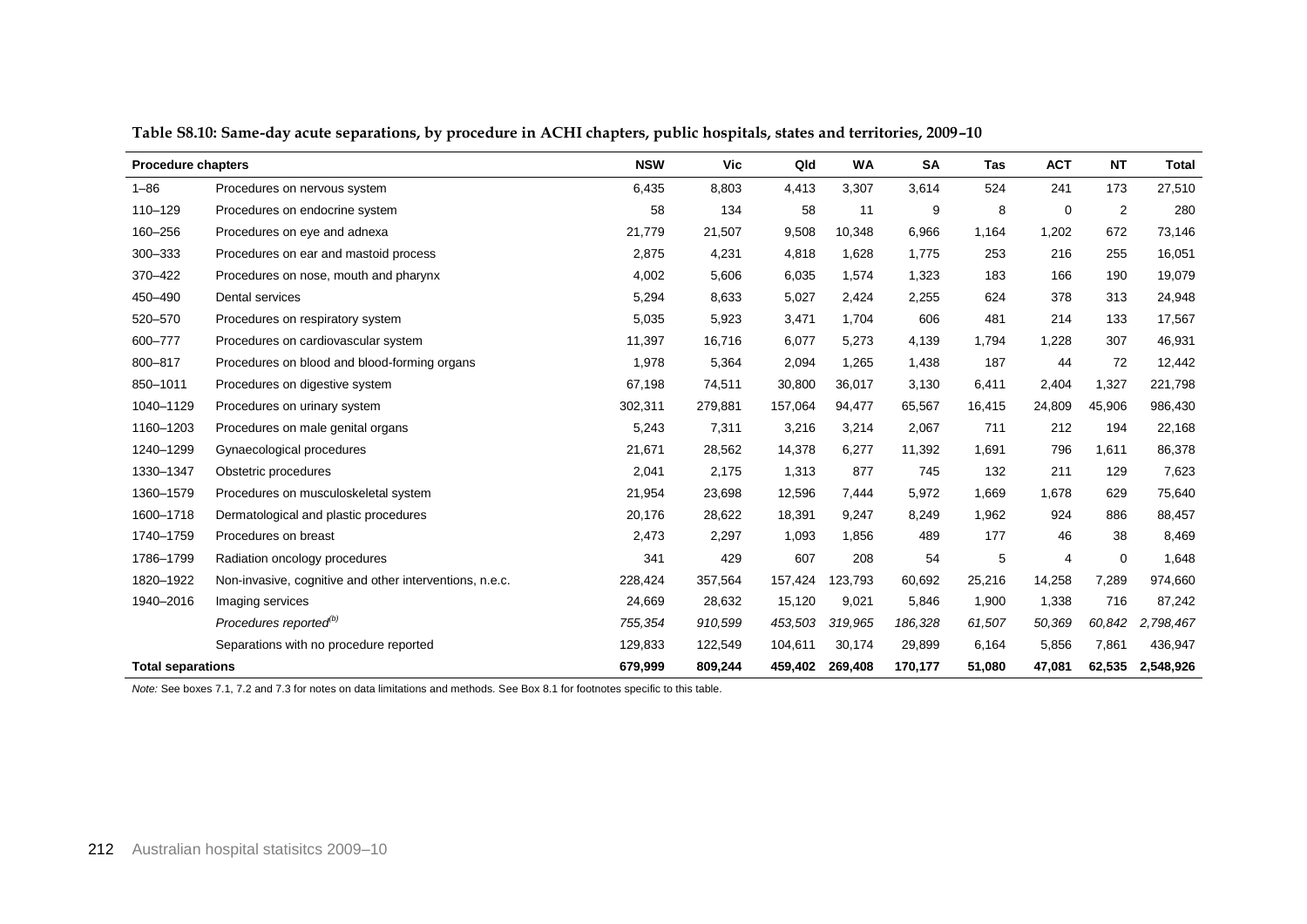| <b>Procedure chapters</b> |                                                         | <b>NSW</b> | <b>Vic</b> | Qld     | <b>WA</b> | SA      | <b>Tas</b> | <b>ACT</b> | <b>NT</b> | <b>Total</b> |
|---------------------------|---------------------------------------------------------|------------|------------|---------|-----------|---------|------------|------------|-----------|--------------|
| $1 - 86$                  | Procedures on nervous system                            | 11,670     | 11,800     | 9,612   | 7,494     | 4,273   | n.p.       | n.p.       | n.p.      | 46,732       |
| 110-129                   | Procedures on endocrine system                          | 61         | 46         | 16      | 12        | 4       | n.p.       | n.p.       | n.p.      | 147          |
| 160-256                   | Procedures on eye and adnexa                            | 71,403     | 40,522     | 45,180  | 15,588    | 12,344  | n.p.       | n.p.       | n.p.      | 194,285      |
| 300-333                   | Procedures on ear and mastoid process                   | 6,508      | 5,016      | 4,015   | 2,591     | 2,646   | n.p.       | n.p.       | n.p.      | 21,781       |
| 370-422                   | Procedures on nose, mouth and pharynx                   | 10,502     | 6,303      | 6,206   | 3,534     | 2,287   | n.p.       | n.p.       | n.p.      | 29,771       |
| 450-490                   | Dental services                                         | 28.050     | 29,650     | 21.161  | 16.189    | 8,095   | n.p.       | n.p.       | n.p.      | 106.683      |
| 520-570                   | Procedures on respiratory system                        | 1,508      | 1,917      | 2,183   | 660       | 671     | n.p.       | n.p.       | n.p.      | 7,197        |
| 600-777                   | Procedures on cardiovascular system                     | 14,319     | 9,823      | 8,832   | 3,360     | 2,645   | n.p.       | n.p.       | n.p.      | 41,595       |
| 800-817                   | Procedures on blood and blood-forming organs            | 963        | 1,671      | 2,572   | 443       | 448     | n.p.       | n.p.       | n.p.      | 6,443        |
| 850-1011                  | Procedures on digestive system                          | 174,191    | 168,542    | 133,531 | 47,962    | 34,476  | n.p.       | n.p.       | n.p.      | 574,955      |
| 1040-1129                 | Procedures on urinary system                            | 50,555     | 50,924     | 72,625  | 72,434    | 25,320  | n.p.       | n.p.       | n.p.      | 275,727      |
| 1160-1203                 | Procedures on male genital organs                       | 14,494     | 11,154     | 8,085   | 5,126     | 3,659   | n.p.       | n.p.       | n.p.      | 44,337       |
| 1240-1299                 | Gynaecological procedures                               | 49,723     | 49,572     | 41,780  | 17,076    | 8,871   | n.p.       | n.p.       | n.p.      | 172,165      |
| 1330-1347                 | Obstetric procedures                                    | 370        | 216        | 773     | 134       | 72      | n.p.       | n.p.       | n.p.      | 1,645        |
| 1360-1579                 | Procedures on musculoskeletal system                    | 39,787     | 32,035     | 24,918  | 12,741    | 13,485  | n.p.       | n.p.       | n.p.      | 129,061      |
| 1600-1718                 | Dermatological and plastic procedures                   | 37,174     | 33,852     | 30,658  | 16,321    | 16,149  | n.p.       | n.p.       | n.p.      | 138,856      |
| 1740-1759                 | Procedures on breast                                    | 4,231      | 2,985      | 5,037   | 1,235     | 1,068   | n.p.       | n.p.       | n.p.      | 14,995       |
| 1786-1799                 | Radiation oncology procedures                           | 255        | 225        | 61      | 45        | 103     | n.p.       | n.p.       | n.p.      | 699          |
| 1820-1922                 | Non-invasive, cognitive and other interventions, n.e.c. | 503,356    | 436,896    | 435,941 | 154,745   | 120,237 | n.p.       | n.p.       | n.p.      | 1,705,388    |
| 1940-2016                 | Imaging services                                        | 12,842     | 13,897     | 8,617   | 4,780     | 3,514   | n.p.       | n.p.       | n.p.      | 45,875       |
|                           | Procedures reported <sup>(b)</sup>                      | 1,031,962  | 907,046    | 861,803 | 382,470   | 260,367 | n.p.       | n.p.       | n.p.      | 3,558,337    |
|                           | Separations with no procedure reported                  | 5,493      | 42,728     | 19,029  | 7,436     | 1,900   | n.p.       | n.p.       | n.p.      | 82,237       |
| <b>Total separations</b>  |                                                         | 592,552    | 581,364    | 549,879 | 260,654   | 162,859 | n.p.       | n.p.       | n.p.      | 2,216,940    |

**Table S8.11: Same-day acute separations, by procedure in ACHI chapters, private hospitals, states and territories, 2009–10**

*Abbreviation:* n.p.—not published.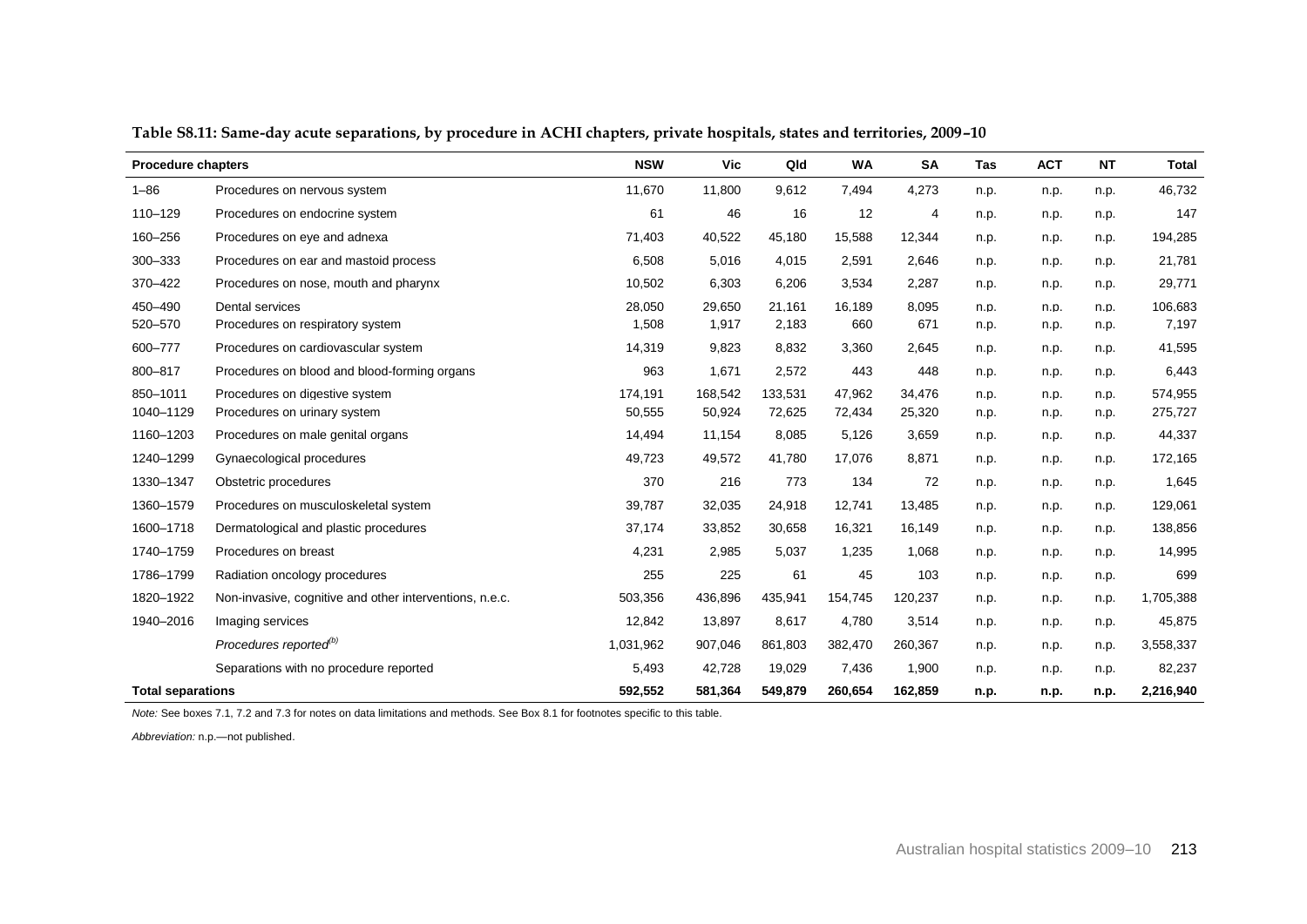| Table S8.12: Procedure statistics for the top 20 ACHI procedure blocks for same-day acute separations, public hospitals, states and territories, |  |
|--------------------------------------------------------------------------------------------------------------------------------------------------|--|
| 2009-10                                                                                                                                          |  |

|                      | <b>Procedure block</b>                                           | <b>NSW</b> | Vic     | Qld     | <b>WA</b> | <b>SA</b> | Tas    | <b>ACT</b> | <b>NT</b> | <b>Total</b> |
|----------------------|------------------------------------------------------------------|------------|---------|---------|-----------|-----------|--------|------------|-----------|--------------|
| 1060                 | Haemodialysis                                                    | 284,279    | 259,285 | 145,847 | 86,819    | 60,105    | 15,009 | 24,050     | 45,563    | 920,957      |
| 1910                 | Cerebral anaesthesia                                             | 181,794    | 200,468 | 87,371  | 72,142    | 39,085    | 15,653 | 8,534      | 5,068     | 610,115      |
| 1920                 | Administration of pharmacotherapy                                | 16,168     | 103,832 | 38,270  | 33,706    | 5,148     | 4,279  | 3,452      | 541       | 205,396      |
| 1893                 | Transfusion of blood and gamma globulin                          | 16,198     | 28,374  | 11,630  | 7,534     | 7,207     | 1,076  | 1,000      | 213       | 73,232       |
| 905                  | Fibreoptic colonoscopy                                           | 22,735     | 22,327  | 8,200   | 10,784    | 304       | 2,056  | 620        | 392       | 67,418       |
| 1008                 | Panendoscopy with excision                                       | 21,296     | 22,418  | 8,618   | 11,888    | 359       | 1,623  | 824        | 315       | 67,341       |
| 911                  | Fibreoptic colonoscopy with excision                             | 18,562     | 18,587  | 8,036   | 11,978    | 183       | 1,678  | 675        | 323       | 60,022       |
| 1909                 | Conduction anaesthesia                                           | 17,832     | 21,505  | 6,448   | 4,492     | 5,894     | 727    | 1,114      | 678       | 58,690       |
| 197                  | Extracapsular crystalline lens extraction by phacoemulsification | 17,305     | 16,173  | 6,410   | 8,452     | 5,247     | 806    | 982        | 465       | 55,840       |
| 1265                 | Curettage of uterus                                              | 14,580     | 18,143  | 6,811   | 3,974     | 7,771     | 885    | 520        | 1,241     | 53,925       |
| 1620                 | Excision of lesion of skin and subcutaneous tissue               | 10,619     | 15,474  | 9,488   | 4,881     | 4,467     | 1,215  | 319        | 275       | 46,738       |
| 1916                 | Generalised allied health interventions                          | 6,354      | 9,115   | 8,239   | 5,185     | 2,697     | 374    | 646        | 455       | 33,065       |
| 1089                 | Examination procedures on bladder                                | 7,109      | 11,216  | 5,158   | 5,024     | 3,135     | 775    | 315        | 121       | 32,853       |
| 1952                 | Computerised tomography of brain                                 | 8,576      | 9,149   | 5,550   | 2,314     | 1,497     | 330    | 469        | 246       | 28,131       |
| 1259                 | Examination procedures on uterus                                 | 6,975      | 8,590   | 4,338   | 1,679     | 2,487     | 481    | 273        | 237       | 25,060       |
| 1005                 | Panendoscopy                                                     | 5,495      | 7,600   | 3,266   | 3,656     | 87        | 524    | 49         | 111       | 20,788       |
| 668                  | Coronary angiography                                             | 4,300      | 4,891   | 1,593   | 1,892     | 1,870     | 658    | 778        | 0         | 15,982       |
| 1260                 | Insertion or removal of intrauterine device                      | 2,524      | 4,671   | 2,818   | 1,057     | 1,780     | 237    | 128        | 155       | 13,370       |
| 1907                 | Electroconvulsive therapy                                        | 1,381      | 5,780   | 3,061   | 805       | 959       | 738    | 96         | 52        | 12,872       |
| 1963                 | Computerised tomography of abdomen and pelvis                    | 3,888      | 4,210   | 2,578   | 1,056     | 542       | 160    | 205        | 103       | 12,742       |
|                      | Other                                                            | 87,384     | 118,791 | 79,773  | 40,647    | 35,504    | 12,223 | 5,320      | 4,288     | 383,930      |
|                      | Separations with no procedure reported                           | 129,833    | 122,549 | 104,611 | 30,174    | 29,899    | 6,164  | 5,856      | 7,861     | 436,947      |
| Total <sup>(b)</sup> |                                                                  | 755,354    | 910,599 | 453,503 | 319,965   | 186,328   | 61,507 | 50,369     | 60,842    | 2,798,467    |